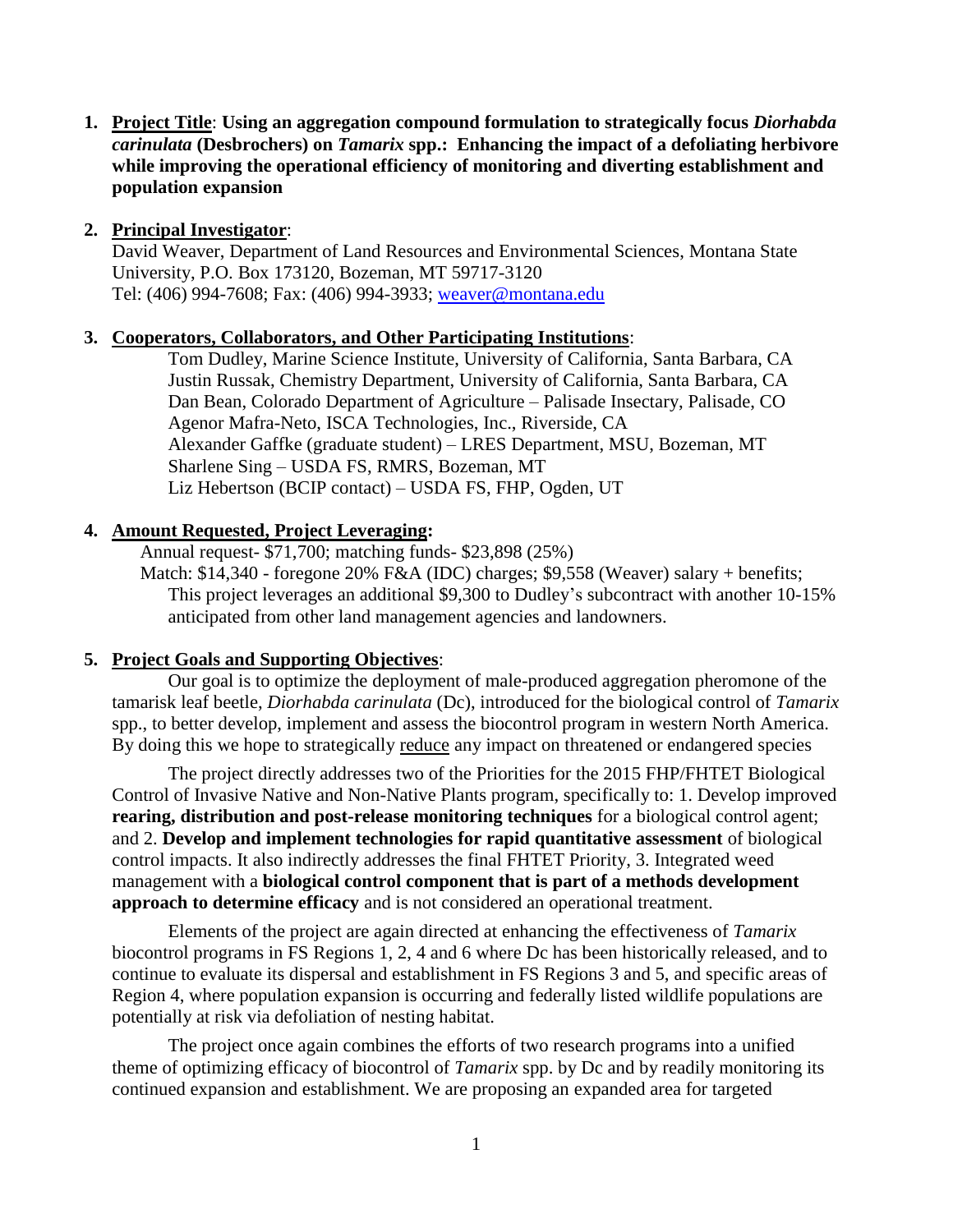herbivory in the summer of 2015, using a strategic deployment protocol. We will also expand objectives to include using commercial pheromone formulations to direct DC population establish away from sensitive locations, particularly where Southwestern Willow Flycatcher (SWFL) has nesting sites. Finally, we will explore the use of Dc produced compounds in formulations targeting other *Diorhabda* spp. that have established in southern areas impacted by *Tamarix* spp. The core component of this is greater strategic use of commercially formulated aggregation pheromone (in SPLAT™). The following objectives are centered on this technology.

- **1.** Produce the alcohol component of the aggregation pheromone, (2*E*, 4*Z*)-2,4-heptadien-1-ol ("pheromone") first reported in Cossé et al (2005) in large quantities (175 g) suitable for an expanded strategic focus and to develop methods for ramping up production of the aldehyde component of the Dc pheromone, (2*E*-4*Z*)-2,4-heptadienal (75g) that are highly suited for field longevity and storage;
- **2.** Expand field trials exploring increased efficacy using pheromone formulations to: a) specifically target heavy defoliation of *Tamarix* spp. by Dc populations at four sites in WY, and at an array of sites within the Arkansas Basin, CO where Dc is beginning to establish westward from KS b) facilitate retention of northern Dc populations in areas experiencing heavy pheromone-mediated defoliation the previous year, and c) further assessing Dc establishment at historical and new release sites using pheromone-baited sentinel trees, d) determine whether passive Delta traps facilitate better assessment on sentinel trees or whether detection of adults and larvae can be accomplished using sweep nets and visual rating of damage;
- **3.** Implement a pheromone-mediated procedure using sentinel trees for monitoring dispersal and establishment of Dc in the U.S. southwest to:

a) yield an early detection tool for tracking population expansion into tributaries of the lower Colorado River to the Mexican border, including several adjacent drainages, and

b) to work closely with local cooperators to establish sentinel tree stations using pheromone formulations for detection of new colonization into regional watersheds such as the Verde/Salt/Gila system, Mojave and Owens, or upper Rio Grande;

c) use alcohol and aldehyde components in Dc pheromone that are also present in behaviorally active collections from the three other *Diorhabda* species present in North America - these are active when presented in different ratios than for Dc (Allard Cossé, unpublished data);

- **4.** Evaluate use of pheromone formulations to direct attention of Dc away from sensitive locations where *Tamarix* defoliation may be undesirable, especially where protected wildlife species, specifically SWFL, are nesting.
- **5.** Ultimately provide an enhanced operational framework for future application to other systems by land managers using a familiar technology for deployment while maintaining a low level of environmental risk to sensitive riparian areas.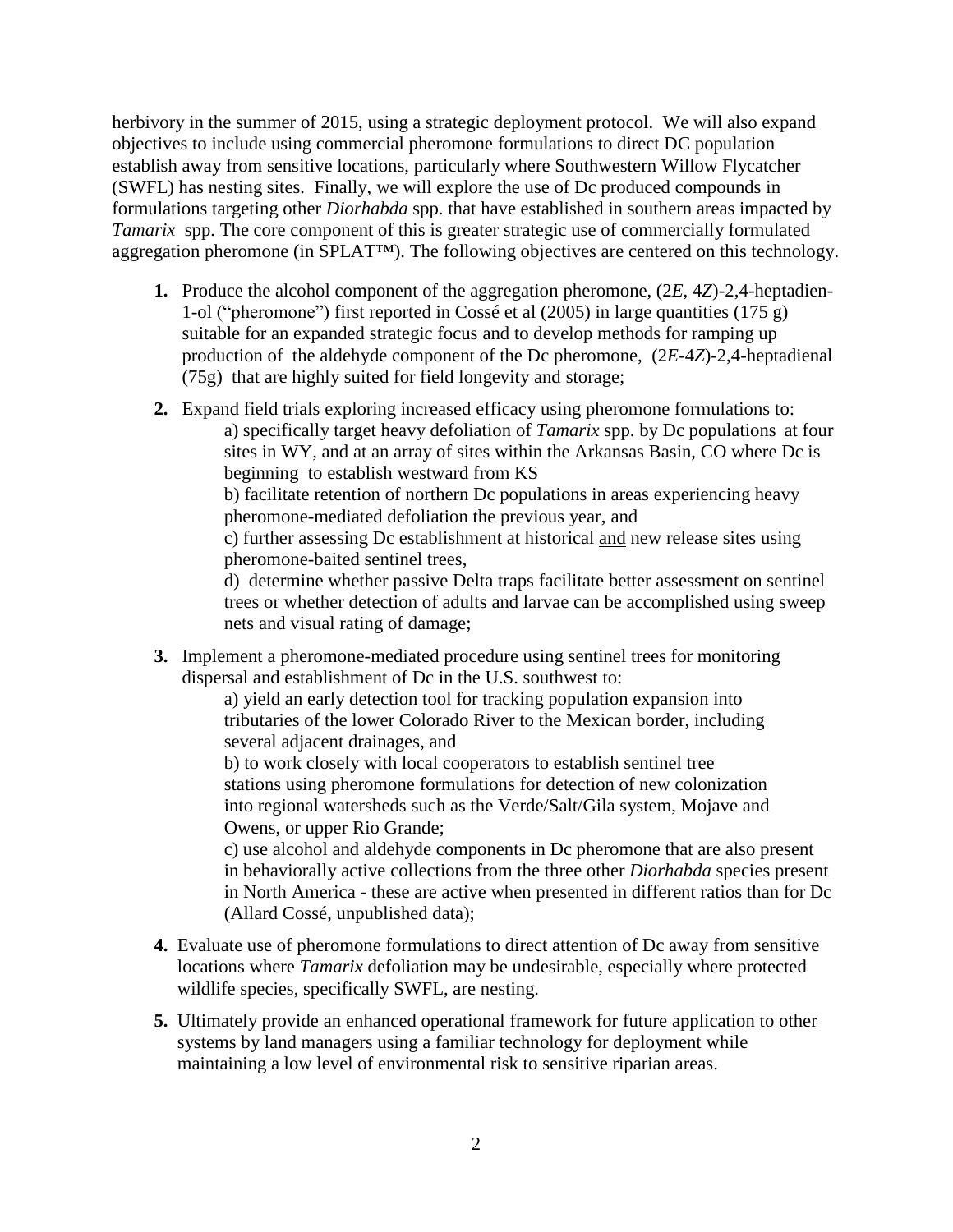## **6. Project Justification/Urgency**

The invasion of western landscapes by non-native tamarisk or saltcedar, *Tamarix* spp., constitutes one of the most extensive and damaging changes to riparian and wetland ecosystems. Its biology and impacts are well-known and controversial (Busch and Smith 1995, Dudley et al. 2000, Shafroth et al. 2005), including displacement of native riparian vegetation and ripariandependent wildlife species (Ellis 1995, Dudley and DeLoach 2004), alteration of flood and erosion dynamics (Graf 1978, Manners et al. 2013), depletion of groundwater resources (Shafroth et al. 2005), poor forage quality for livestock (Lesica and Miles 2001) and increased frequency and extent of wildfire (Drus et al. 2012).

In response, specialist agents to suppress *Tamarix* spp., including Dc, were approved for release in heavily-invaded riparian locations (DeLoach et al. 1996). At the same time the Southwestern Willow Flycatcher (*Empidonax traillii extimus*) was designated an Endangered Species that was known to use tamarisk as breeding habitat (Sogge et al. 2008). While not unexpected given its dominance within structural elements of riparian woodlands, the risk of *Tamarix* spp. defoliation and subsequent nest exposure during breeding season raised concerns that biocontrol could result in deleterious outcomes for the threatened species (Dudley and Bean 2012). After federal consultation, Dc was permitted for release in sites beyond 200 miles from known nesting sites in *Tamarix* spp., and in 2001 it was open-released in seven states (Dudley et al. 2001).

Results from initial releases were mixed (DeLoach et al. 2004, Dudley et al. 2012). In some sites populations established and within two to four years defoliated several thousand hectares of tamarisk (Pattison et al. 2010, Meng et al. 2012). Groundwater savings (Pattison et al. 2010), improved wildlife food resources (Longland and Dudley 2008) and target mortality along with evidence of a recovery process (Hudgeons et al. 2007, Bean et al. 2012) were documented, but **establishment failed at most sites** (Bean et al. 2007, Dudley et al. 2012). These need to be re-evaluated for locations which have not been visited in nearly a decade. It is possible that low level survival of the species was not observed and then sites were no longer visited.

Reasons for failures included avoidance of some host taxa that were not sympatric in locations of origin (Dudley et al. 2012) and predation by ants and other generalist predators (Strudley and Dalin 2013). Developmental synchrony with climate and host plants was also a key factor in establishment success or failure of southern releases (Bean et al. 2007). Critical day length that triggered diapause before the overall metabolic capacity to survive the prolonged interval before new vegetation was available initially prevented adult survival at southern latitudes and populations could not establish (Dalin et al. 2010). This biological safeguard against overlapping with Southwestern Willow Flycatcher habitat has faltered due to selection for a shortened critical day length in Dc (Bean et al. 2012). This forces an immediate need to effectively and strategically monitor expansion of Dc populations over a larger area southward: with no reason to assume that the risk of Dc utilizing an even larger area of critical habitat is unreasonable if the critical day length requirements of Dc continue to become shorter (McLeod and Koronkiewicz 2009).

There remains serious concern by wildlife managers that *Tamarix* spp. defoliation could have negative impacts to the federally listed species (SWFL), which is known to nest in tamarisk-dominated vegetation in the Lower Colorado River and its tributaries, and to a lesser extent, the upper Rio Grande. The Bureau of Reclamation and other land management agencies are mandated to protect 'Critical Habitat' of this species, which is only at risk during the brief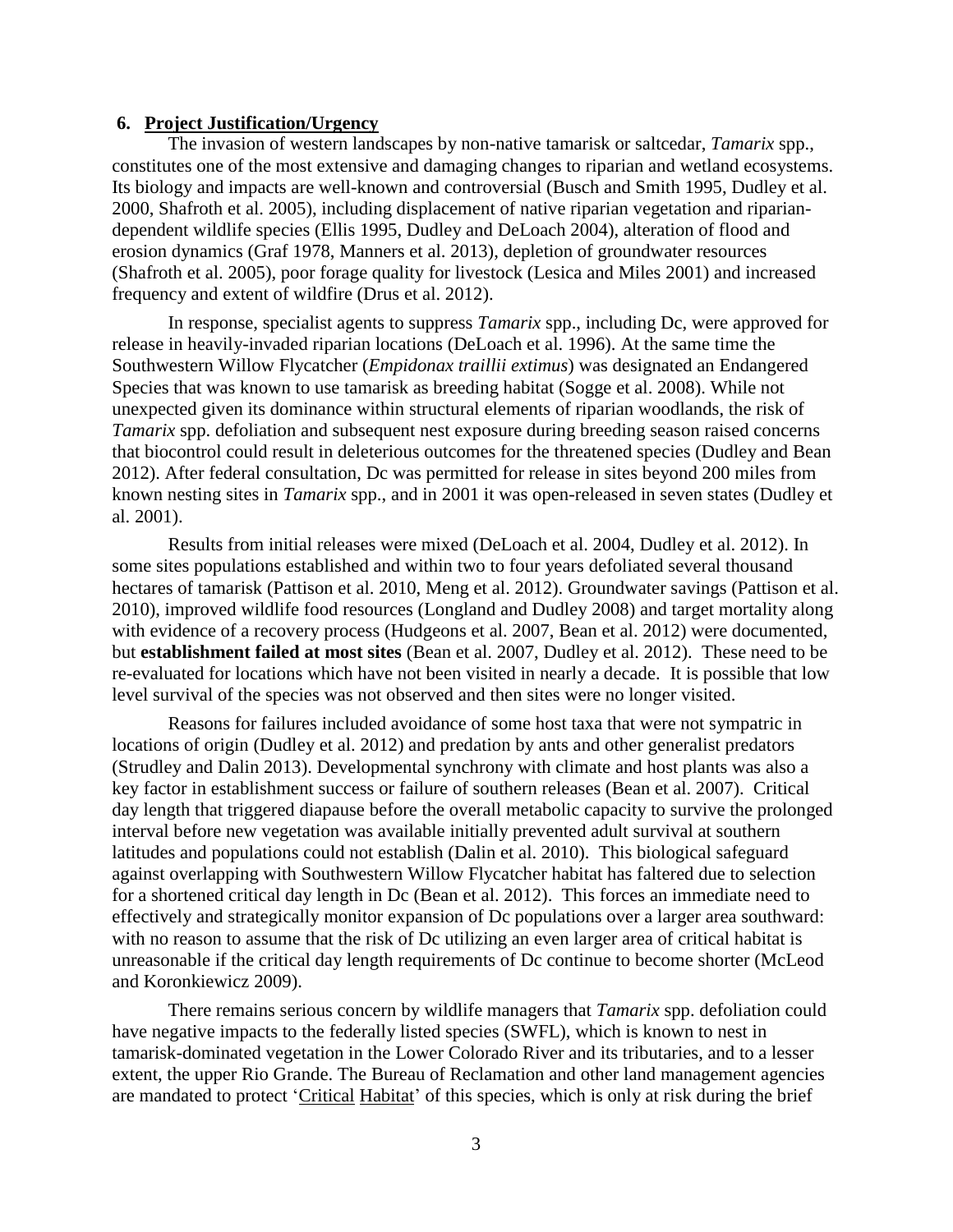nesting period of early summer when temperatures are high and sudden canopy loss could result in detrimental thermal exposure nestling birds. Methods have been proposed to exclude Dc from nest sites by using insecticides, but would pose and additional threat to SWFL, whereas the capacity to divert herbivore activity from nest locations offer safer means of avoiding local defoliation. Thus, the pheromone, which should pose no chemical risk to wildlife, may offer a safe and effective method for temporarily delaying herbivore impacts during the nesting period. We require strategic capacity and protocols using pheromones for this.

**Recent findings using controlled release formulations**. In 2012, we began the practice of using sentinel plants (Britton et al. 2010) to better assess Dc establishment and more readily measure impact by using trees baited with lures releasing species-specific aggregationstimulating compounds in *Tamarix* spp. stands in WY. In 2013, both pheromones and host plant attractants were deployed using a commercially available sustained-release formulation (SPLAT™). The results were very encouraging, but the aggregation pheromone worked better than the reported aggregation-facilitating plant compounds (Cossé et al. 2006), their combination or a control at a pair of fully replicated, randomized complete block sites. These sites were located along the Big Horn River southwest of Lovell, WY and received Dc from Fukang, China in 2001 that were initially successful until populations crashed due to heavy flooding in 2008. A 2012 marginal population of Dc created surrogate 'initial release' sites in 2013 and for follow up experiments in 2014.

Greater beetle capture in sweep nets and more rapid defoliation occurred quite rapidly on all pheromone treated trees again in 2014, while the enhanced longevity of formulations was also replicated. In the summer of 2014 we were able to assess die-back due to the 2013 treatments. Die-back for pheromone treated trees across sites was more than double (> 50%) that for control or plant compound treated trees (< 25%). In 2014, greater cumulative adult captures, greater larval feeding and earlier defoliation again occurred on pheromone treated trees relative to those treated with blank or plant compounds. Heavy feeding caused total defoliation on pheromone treated trees and again caused larvae to displace to the less successful treatments, which were defoliated to a lesser degree at the end of the feeding period. Once again, the numbers on the less successful treatments became inflated due to the success of the pheromone treatments! We believe that this carryover feeding may have been responsible for the lesser, but significant die-back we saw in these treatments in early summer of 2014.

Due to the longevity of the pheromone product in the SPLAT™ formulation, we strategically applied 4g "dollops" (from Lapointe et al. 2011) as were used for mass trapping of other species (Vargas 2009), but only at the time of overwintering adult Dc emergence, emergence of  $1<sup>st</sup>$  generation Dc adults and when the  $2<sup>nd</sup>$  generation Dc adults in reproductive diapause fed before winter dormancy. These new 'land manager friendly' treatments at two new sites showed much greater adult densities and feeding on treated trees for each Dc generation, essentially changing weekly application strategies to three per season in WY**. The concentrated feeding by overwintered and late season adults was not expected, because previous reports suggested no pheromone response would occur in these adults. This is an obvious benefit to a land manager, who can focus monitoring on several strategic target dates.**

Thus, deployment of these 4g formulations can be used to monitor and control subsequent dissemination and spread of biological control agents throughout a release location by targeting specific sentinel plants to measure spread or to focus herbivory. It has also become apparent that the use of this technology in monitoring is quite critical, especially when tracking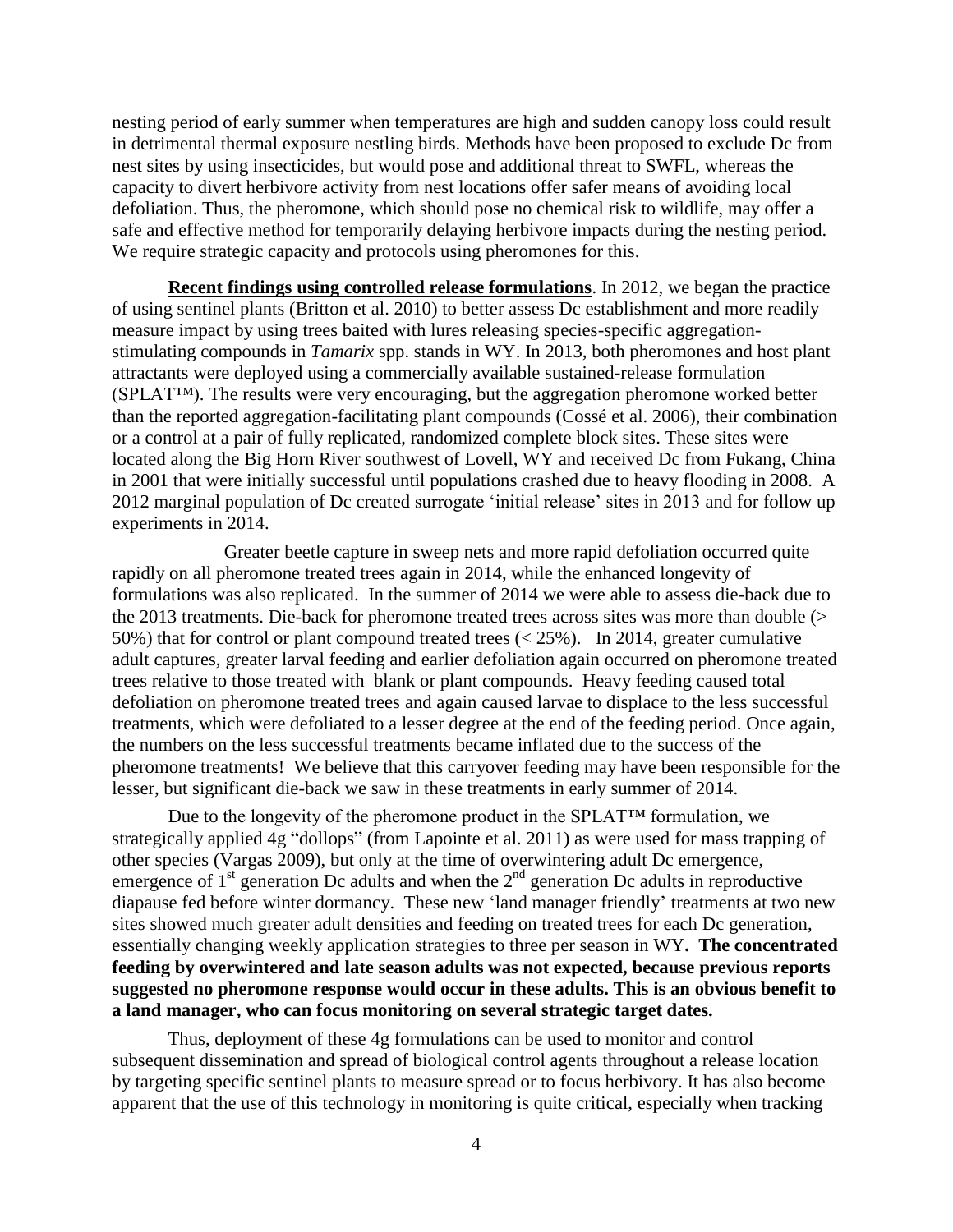of populations provides critical environmental benefit. This past summer these formulations of pheromone in SPLAT were adopted mid-season with the concomitant use of sticky traps in large area monitoring in southern populations. Pheromone baiting to focus herbivory was also begun in CO. Finally, the potential for monitoring of other established *Diorhabda* spp. is very fortuitous because of the recent discovery (Allard Cossé, unpublished) that these use different ratios of the same aldehyde and alcohol components. **We have also demonstrated that pheromone treated sentinel trees draw beetles in so that they can be captured in passive commercial delta traps hung near the treated tree, but we propose to evaluate this further for strategic monitoring by land managers.** 

## **7. Approach:**

**I. Pheromone Synthesis – production of gram scale amounts.** A challenge for this project is the amount of costly pheromone needed – driven by synthesis components and reaction rate. The published synthesis of (2*E*, 4*Z*)-2,4-heptadien-1-ol and (2*E*,4*Z*)-2,4 heptadienal (Petroski 2003) has been modified to be more than twice as efficient by changing reaction conditions, more rapid addition of a catalyst and increased mixing rate. This scale-up by the organic chemist will yield at least 175 g of (2*E*,4*Z*)-2,4-heptadien-1-ol and 75g of (2*E*-4*Z*)-2,4-heptadienal. This is a direct funding line in the budget.

**II. Formulation.** We will provide pheromone compounds to ISCA Technologies, Inc., Riverside, CA to produce a 2.5% formulation in a specifically designed matrix. This will require product formulation costs that are also a direct funding line in the budget. Development costs will be mitigated by our field and laboratory experiments, specifically with the aldehyde pheromone component.

**III. Field studies, type one – Deploying Product to Focus Herbivory – "Land Manager Friendly"**. We will target two sites in the area near Lovell, WY (44°46'30", 108°11'8") and two near the Boysen Reservoir (43°17'12", 108°12'16") again. At each site, an existing array of trees will be divided into 3 blocks, each containing at least 20 trees. Tree positions within each block will be randomized and UTM coordinates of each tree will be logged using a GPS. Within these blocks, there will be three treatments with 5 trees for each treatment. Treatments will be 1) SPLAT with aggregation pheromone, 2) SPLAT as a blank formulation and 3) a random untreated tree. Temperature and weather data will be monitored on-site using 3 HOBO dataloggers per block. Categorical data will be taken at the time of first deployment of lures, as will pre-counts. We will take weekly sweep counts and measure defoliation, but SPLAT™ products will be deployed only at the time of emergence of 1) overwintering, 2) F1, and 3) reproductive diapause adults based on temperature records and development rates first reported by Herrera et al. (2005), but now modified using our current data. The experiments will be a CRD design with the three treatments. Analysis appropriate for comparing local abundance of insect numbers, density, life stage and damage will be used. A mixed-model MANOVA will be used to quantify overall effects. The data collected will be part of a Ph.D. student project and will be published in scientific journals and in FHP numbered publications, where appropriate. **This experimental design, with at least 4 replicate sites, will also be implemented strategically in the Arkansas Basin in 2015.**

**IV. Field studies, type two – Monitoring and Dc Displacement**.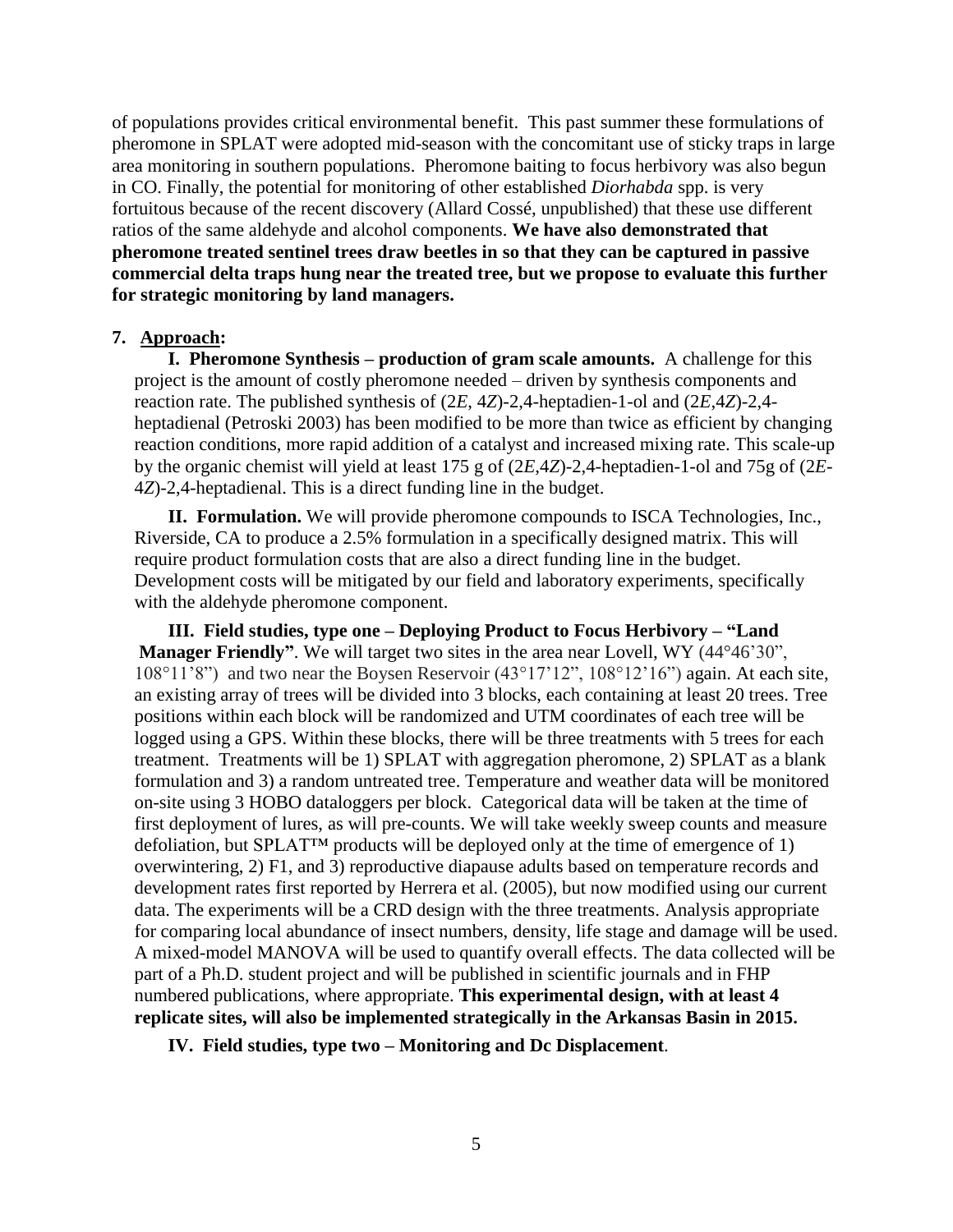**Monitoring.** The distribution of Dc in North America has numerous geographic inconsistencies; [\(http://www.tamariskcoalition.org/BeetleMonitoring\)](http://www.tamariskcoalition.org/BeetleMonitoring), owing to ineffective survey methods for early detection when initial populations are small. **Proposed surveys using the pheromone formulation associated with delta traps are intended not simply to fill gaps, but to target systems south, west and east of the mapped area that are likely avenues of beetle dispersal**. In 2015, a strategic network of pheromone based sentinel trees established in 2014 will be used to track dynamics of colonizing insects. Because dispersal occurs following epidemic population increases at sites where high *Tamarix* biomass supports high population growth rates, we will be especially vigilant during such periods based on routine inspection of currently established monitoring locations such as dense growths near Big Bend State Park (NV).

With this sentinel monitoring system, particular attention will be directed to dispersal pathways toward, and locations inhabited by SWFL in the Gila/Verde/Colorado system as well as the Rio Grande, in response to concerns regarding potential risk to nesting birds (Sogge et al. 2008). We work closely colleague Matthew Johnson, who has previously been supported by FHP for *Tamarix* spp. biocontrol in relation to SWFL critical nesting habitat. Similarly, we will work closely with Bureau of Reclamation biologists charged with assessing impacts to SWFL populations in the Lower Colorado, including identification of locations where restoration efforts should be focused. This will be coordinated with our restoration efforts for SWFL habitat, supported by the Walton Family Foundation and Clark Co., NV (Dudley and Bean 2012).

Recent research by Allard Cossé (unpublished data), shows that the known alcohol and aldehyde components in Dc pheromone are also present in pheromone samples collected from the three other *Diorhabda* species found in North America, however at different proportions than for Dc. These species are primarily in Texas and adjacent areas. Limited volumes of species-specific proportions of these in SPLAT will be sent to long-established cooperators in these areas to evaluate effectiveness. At each site three replicates of formulations for Dc, *D. elongata*, *D. sublineata* and *D. carinata*, plus untreated SPLAT will be deployed using baited delta traps. Adult counts will be made after 2 weeks of field deployment. From this, we hope to be able to develop tools suitable for effective monitoring or, potentially, exploiting these species as per Dc.

**Displacement.** A series of sites outside SWFL Critical Habitat where Dc is wellestablished but has not caused major dieback of host plant foliage will be identified. Each site would consist of a patch of 10 *Tamarix* trees to simulate a SWFL nesting site intended for protection, while a series of SPLAT dollops would be placed in different configurations in *Tamarix* vegetation at 50 m distant from the 'nest' site. The experiment configurations, replicated by at least 3 times for each configuration, would include one array downwind of the proxy nest site; another array 50 m to either side of the protected site; and another with treatments in each cardinal direction will be used to determine the best approach to distracting Dc away from protected SWFL sites. This would occur in early summer when the birds would be nesting, and patches monitored frequently to count number of beetles and assess whether defoliation had occurred.

If successful, we would immediately coordinate with the Bureau of Reclamation, US Fish & Wildlife Service, State wildlife management agencies and others tasked with wildlife habitat protection to ensure that sufficient SPLAT pheromone product, and instructions on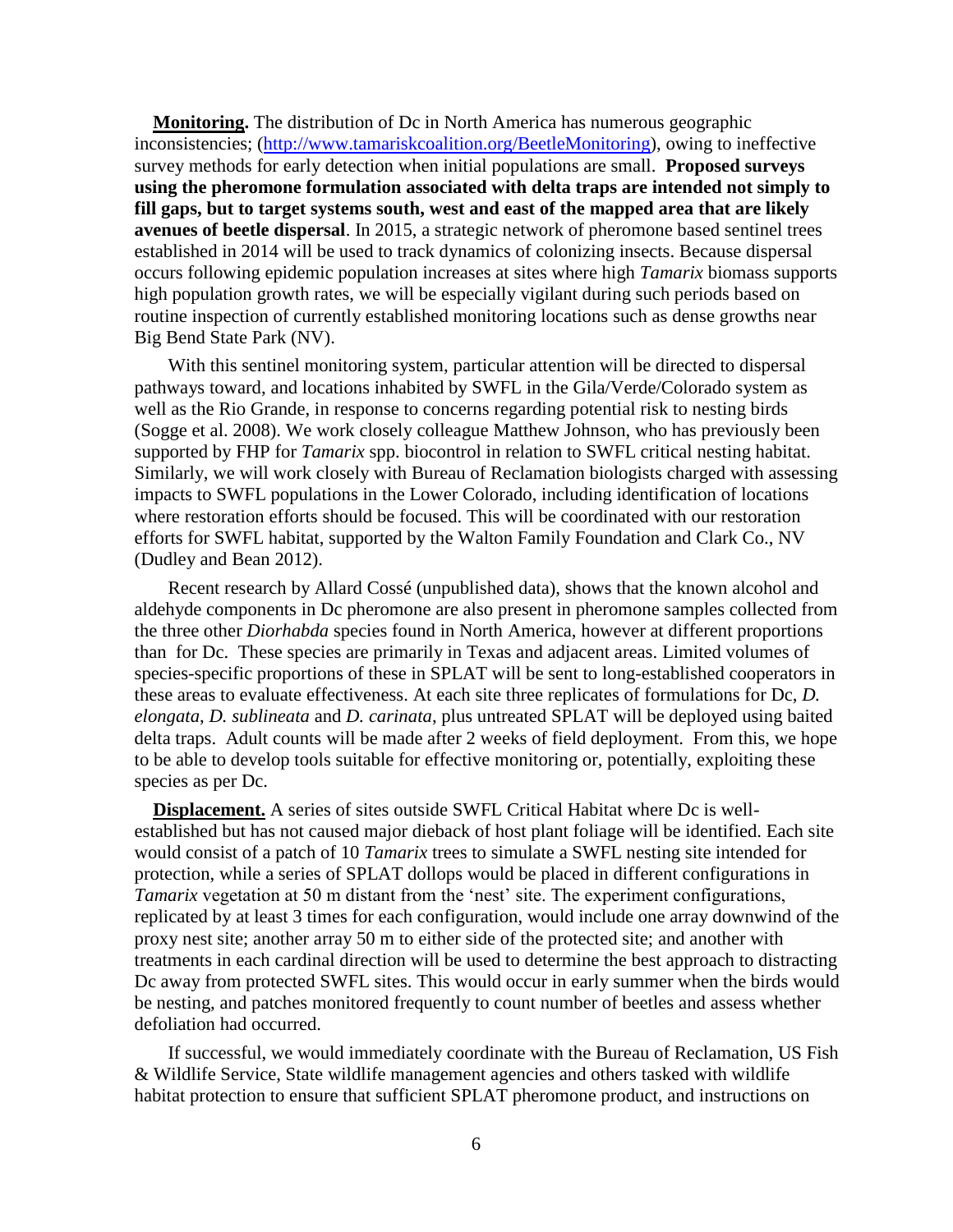deployment of pheromone in known nesting locations within SWFL Critical Habitat potentially exposed to defoliation. From our prior work at other locations where SWFL are present within our study areas, the short duration period for implementing and monitoring near nesting sites are highly unlikely to disrupt SWFL behavior.

A Rapid Assessment approach (Dudley and Brooks 2011, Bateman et al. 2010) will also be applied to monitor condition of *Tamarix* plants in relation to insect herbivory, including multiple *Diorhabda* spp. (Dc, *D. elongata, D. sublineata, D. carinata*; Tracy & Robbins 2009). Data from this approach, already in use at sites in western states for several years, plus geographic information on plants and herbivores will be logged into a GIS base map to be maintained on a project website (http://RIVRLab.msi.ucsb.edu/). **Numerous managers and researchers have expressed need for formulated pheromone and a protocol for its use.** Incorporating this as part of a dedicated research program will allow us to maintain cohesion for recording results from our own work and those of other stakeholders across the western states.

## **8. Expected Products and Outcomes:** (products and how they will be used)

Demonstration that controlled release technology is readily implementable for weed biological control applications using sentinel trees and semiochemicals. Specific products:

- **I.** Aggregation pheromone thoroughly tested in controlled release formulation for use by researchers, land managers and other stakeholders
- **II.** Strategy for deployment of formulations to: 1) direct, 2) retain, 3) monitor and 4) potentiate biocontrol agents in targeted locations or across large landscapes.
- **III.** Incorporation of facile monitoring and displacement of Dc expanding into critical habitat that builds on existing infrastructure available to disseminate information to stakeholders.
- **IV.** Strategic field demonstration using a model weed biocontrol system that could be developed for other target weed biological control systems.
- **V.** Future development of the commercial potential of the technology by seeking grants supporting small business development for this specific technology.

## **BUDGET**

| $\circ$    | Salary - Graduate student (0.4 FTE) -                | \$13,600 |
|------------|------------------------------------------------------|----------|
| $\circ$    | Benefits $@10\%$ -                                   | \$1,260  |
| $\circ$    | Undergraduate student @ $$10.50/hr \times 300 hr$    | \$3,150  |
| $\bigcirc$ | Benefits @ 10%                                       | \$315    |
| $\circ$    | Pheromone synthesis- total 250 g $\omega$ \$165/g    | \$23,750 |
| $\circ$    | Pheromone Formulation- 80 syringes with 60g $@$ 2.5% | \$4,995  |
| $\circ$    | Subcontract – Dudley (Itemized below)                | \$11,632 |
| $\circ$    | Supplies - Field items -                             | \$1,400  |
| $\circ$    | Supplies - Lab items -                               | \$4,600  |
| $\circ$    | $*$ Travel (CO)-                                     | \$2,000  |
| $\circ$    | **Travel (Project vehicle)-                          | \$4,998  |
|            | <b>TOTAL REQUEST</b>                                 | \$71,700 |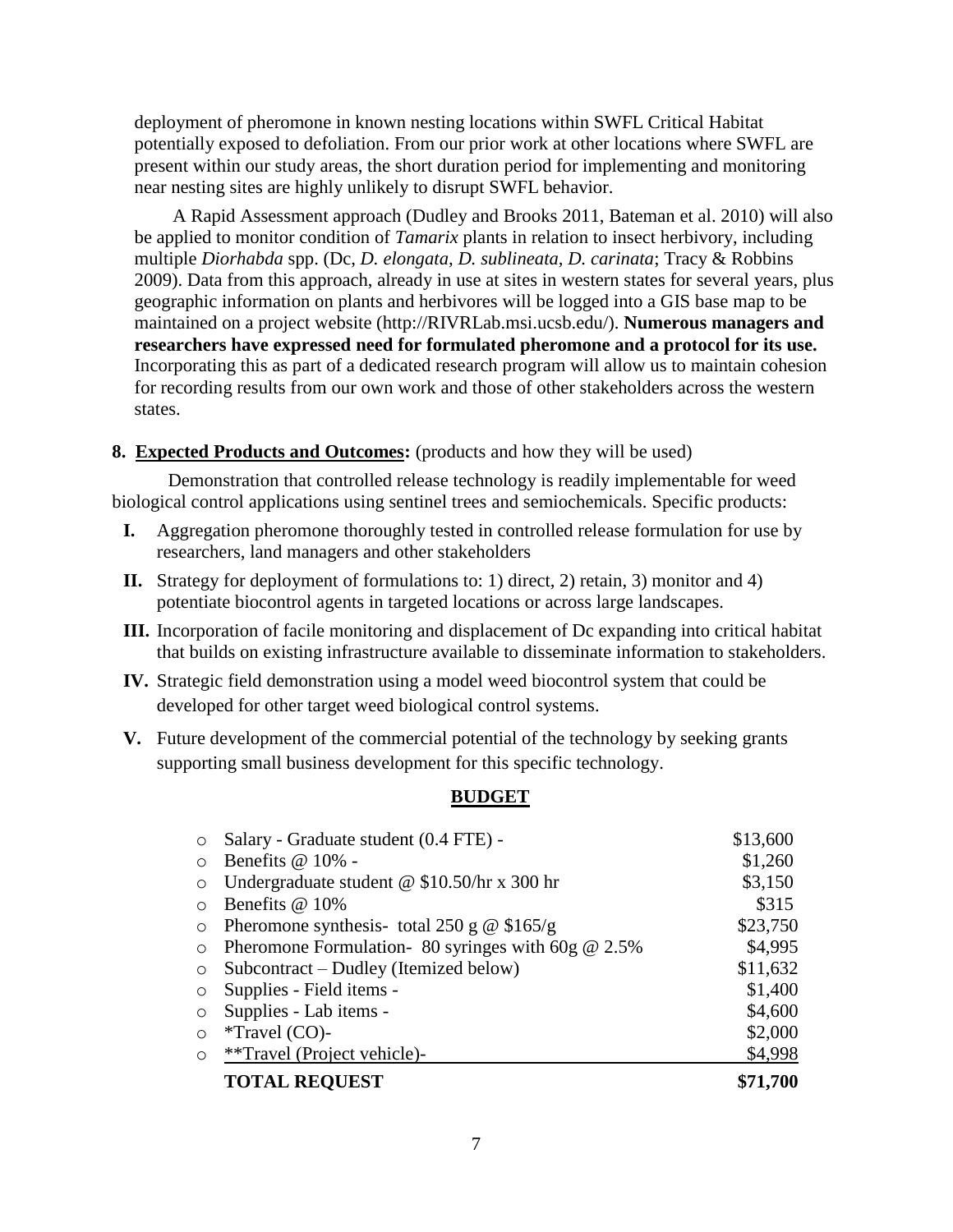\*Travel Details

| Dan Bean, Manager, Palisade Insectary, Palisade, CO<br>CDOA vehicle use<br>Palisade to Arkansas River Basin (La Junta, CO)<br>(4 trips $\omega$ 800 mi/trip = 3200 mi $\omega$ \$.50/mi)<br>Per diem<br>(1 person, 4 trips $\omega$ 3 d/trip = 12 person days $\omega$ \$33.33/day)<br>Sub-total                                                                                                                                                                                                                                | \$1,600<br>\$400<br>\$2,000                                                                       |
|---------------------------------------------------------------------------------------------------------------------------------------------------------------------------------------------------------------------------------------------------------------------------------------------------------------------------------------------------------------------------------------------------------------------------------------------------------------------------------------------------------------------------------|---------------------------------------------------------------------------------------------------|
| **Travel Details                                                                                                                                                                                                                                                                                                                                                                                                                                                                                                                |                                                                                                   |
| Montana State University                                                                                                                                                                                                                                                                                                                                                                                                                                                                                                        |                                                                                                   |
| $Fuel -$<br>$(650 \text{ mi } @ 13 \text{ mpg } X $3.25 \text{ gal}) - $162.50 (12 \text{ trips})$                                                                                                                                                                                                                                                                                                                                                                                                                              | \$1,950                                                                                           |
| $L$ odging $-$<br>\$90/night for 2 per room (12 trips)                                                                                                                                                                                                                                                                                                                                                                                                                                                                          | \$1,080                                                                                           |
| Per diem (meals per day trip $@$ out-of-state rate) –<br>$(\$41/person X 2 days X 2 people - $164 (12 trips)$                                                                                                                                                                                                                                                                                                                                                                                                                   | \$1,968                                                                                           |
| Sub-total                                                                                                                                                                                                                                                                                                                                                                                                                                                                                                                       | \$4,998                                                                                           |
| <b>Subcontract Details - Dudley</b>                                                                                                                                                                                                                                                                                                                                                                                                                                                                                             |                                                                                                   |
| $(0.05$ FTE)<br>o Salary - Co-PI -<br>Benefits @ 28% -<br>$\overline{O}$<br>Technical assistant (0.25 FTE for 4 mo. $@$ \$15/hr)<br>0<br>Benefits @ 18%<br>$\mathbf{O}$<br>Supplies - Field items -<br>0<br>Supplies - Lab items -<br>0<br><i>*Travel (Private vehicle)-</i><br>0<br><b>TOTAL REQUEST</b><br><i>*Travel Details</i><br>Vehicle – (800 mi $\omega$ \$0.44 per mile) - \$352/trip (6 trips)<br>$Lodging$ – (rental house or camping expense – Contributed)<br>Per diem (meals per day trip @ out-of-state rate) – | \$4,000<br>\$1,120<br>\$2,400<br>\$432<br>\$500<br>\$300<br>\$2,880<br>\$11,632<br>\$2,112<br>\$0 |
| $(\$32/person X 24 days X 1 person - for 6 trips)$<br>Sub-total                                                                                                                                                                                                                                                                                                                                                                                                                                                                 | \$768<br>\$2,880                                                                                  |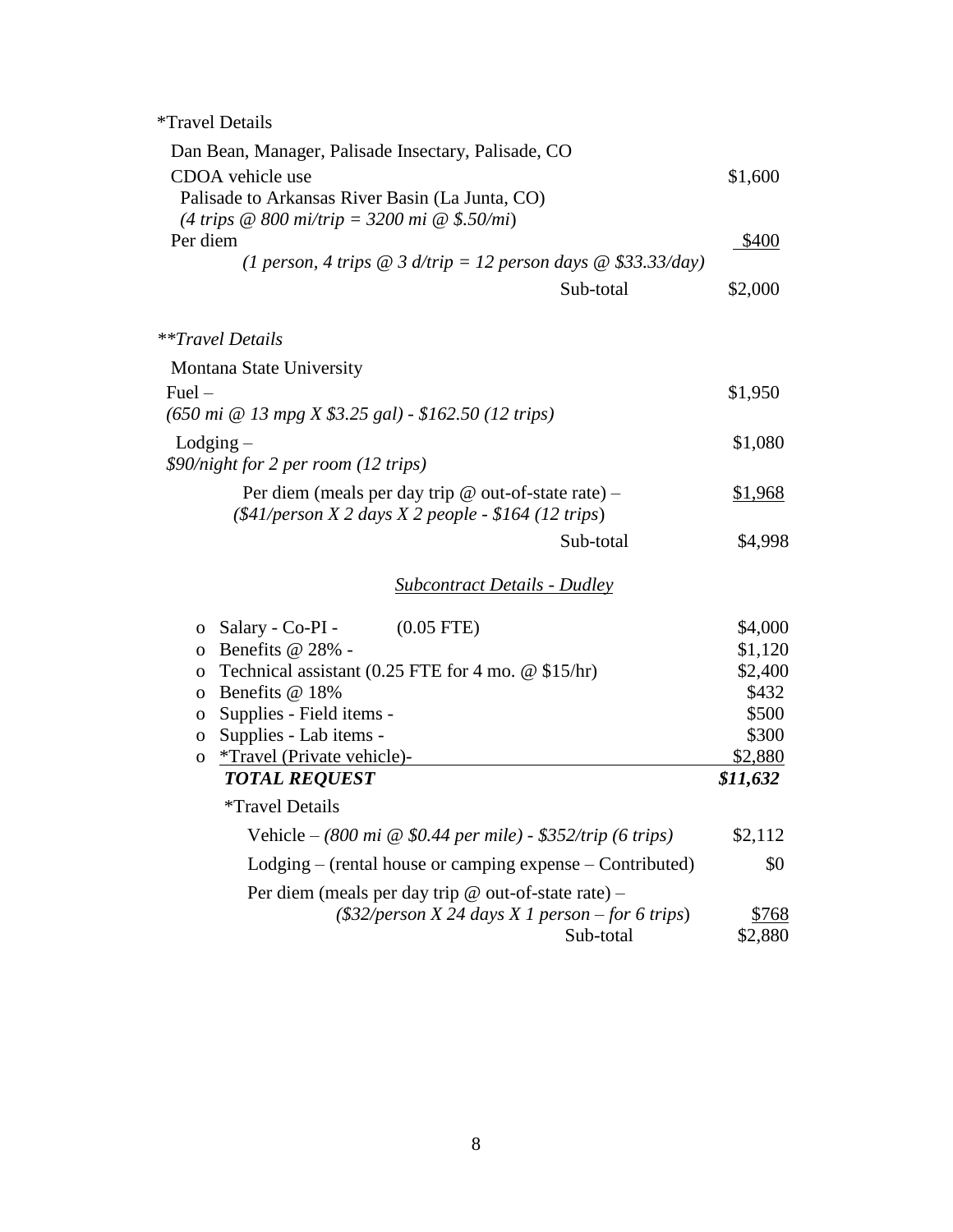## **TIMETABLE**

April - November 2015: Delivery of pheromone; formulation May - September 2015: Field trials on large-scale targeted herbivory in WY May - September 2015: Field trials on large-scale targeted herbivory in CO April- September 2015: Laboratory trials - longevity, release rates (new) May - November 2015: Field monitoring -large scale in the Southwest June – August 2015: Field assessment - longevity, release rates (new) May – September 2015: Field monitoring - formulations (other *Diorhabda*) October 2015 - May 2016: Analyze data, prepare reports and publications

# **Literature Cited**

- Britton, K.O., P. White, A. Kramer and G. Hudler. 2010. A new approach to stopping the spread of invasive insects and pathogens: early detection and rapid response via a global network of sentinel plantings. New Zealand Journal of Forestry Science 40: 109-114.
- Bateman, H.L., T.L. Dudley, D.W. Bean, S.M. Ostoja, KR. Hultine, and M.J. Kuehn. 2010. A river system to watch: documenting the effects of saltcedar (*Tamarix* spp.) biocontrol in the Virgin River Valley. Ecological Restoration 28:405-410.
- Bean, D.W., T.L. Dudley and J.C. Keller. 2007. Termination of diapause in the leaf beetle *Diorhabda elongata deserticola* (Coleoptera: Chrysomelidae) a biological control agent for saltcedars (*Tamarix* spp.). Environ. Entomol. 36:15-25
- Bean, D.W., T.L. Dudley and K. Hultine. 2012. Chap. 22. Bring on the beetles: The history and impact of tamarisk biological control. P. 377-403 In: Sher, A. and M. Quigley (eds). *Tamarix*: A case study of ecological change in the American West. Oxford Univ. Press.
- Busch, D.E. and S.D. Smith. 1995. Mechanisms associated with decline of woody species in riparian ecosystems of the southwestern U.S. Ecological Monographs 65(3):347-370.
- Cossé, A.A., R.J. Bartelt, B.W. Zilkowski, D.W. Bean and E.R. Andress. 2006. Behaviorally active green leaf volatiles for monitoring the leaf beetle, *Diorhabda elongate*, a biocontrol agent of saltcedar, *Tamarix* spp. Journal of Chemical Ecology 32: 2695-2708.
- Cossé, A.A., R.J. Bartelt, B.W. Zilkowski, D.W. Bean and R.J. Petroski. 2005. The aggregation pheromone of *Diorhabda elongata*, a biological control agent of saltcedar (*Tamarix* spp.): identification of two behaviorally active components. Journal of Chemical Ecology 31: 657-670.
- Dalin, P., D.W. Bean, T.L. Dudley, V.A. Carney, D. Eberts, K.T. Gardner, E. Hebertson, E.N. Jones, D.J. Kazmer, G. J. Michels, Jr.,4 S.A. O'Meara and D.C. Thompson. 2010. Seasonal adaptations to day length in ecotypes of *Diorhabda* spp. (Coleoptera: Chrysomelidae) inform selection of agents against saltcedars (*Tamarix* spp.) Environ. Entomol. 39:1666-1675.
- DeLoach, C.J., R.I. Carruthers, T.L. Dudley, D. Eberts, D.J. Kazmer, A.E. Knutson, D.W. Bean, J. Knight, P.A. Lewis, L.R. Milbrath, J.L. Tracy, N. Tomic-Carruthers, J.C. Herr, G. Abbot, S. Prestwich, G. Harruff, J.H. Everitt, I. Mityaev, D.C. Thompson, I. Mityaev, R. Jashenko, B. Li, R. Sobhian, A. Kirk, T.O. Robbins and E.S. Delfosse (2003). "First results for control of *Tamarix* (*Tamarix* spp.) in the open field in the western United States." *Proceedings of the XI International Symposium on Biological Control of weeds*  Australia 11: 505-513.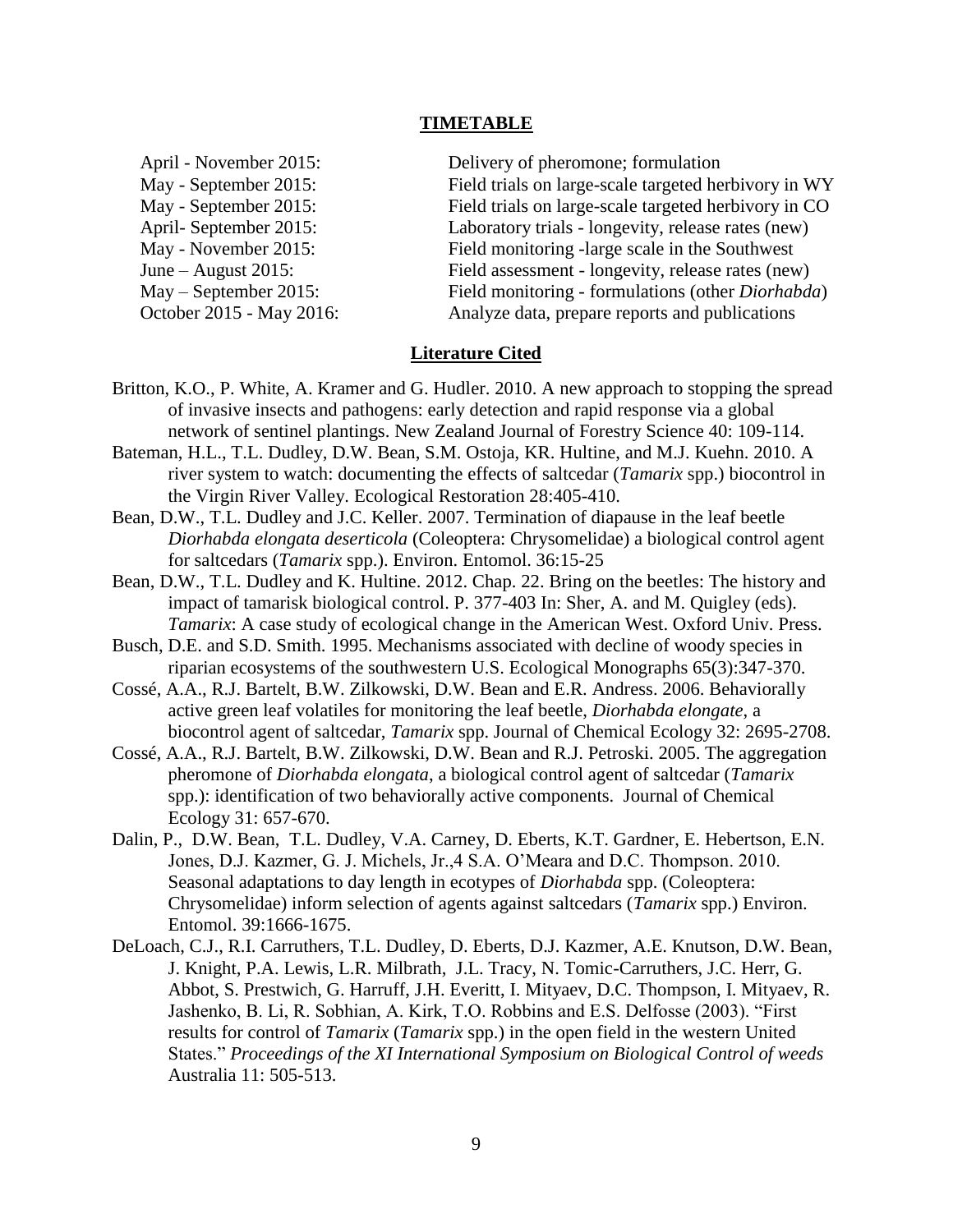- Drus, G.M., T.L. Dudley, M.L. Brooks, J.R. Matchett. 2012. Influence of biological control on fire intensity profiles of tamarisk (*Tamarix ramosissima* Lebed.). Internat. Journal of Wildland Fire 22:446-458.
- Dudley, T.L., C.J. DeLoach, J. Lovich and R.I. Carruthers. 2000. Saltcedar invasion of western riparian areas: Impacts and new prospects for control. Pp. 345-381. Trans. 65<sup>th</sup> No. Amer. Wildlife & Nat. Res. Conf., March 2000, Chicago.
- Dudley, T.L., C.J. DeLoach, P.A. Lewis and R.I. Carruthers. 2001. Cage tests and field studies indicate leaf-eating beetle may control saltcedar. Ecol. Restoration 19:260-261.
- Dudley, T.L. and C.J. DeLoach. 2004. Saltcedar (*Tamarix* spp.), endangered species and biological weed control – can they mix? Weed Technology 18:1542-1551.
- Dudley, T. and M. Brooks. 2011. Effectiveness monitoring of springfed wetlands and riparian restoration treatments: progressive management of invasive tamarisk in the southern Nevada Region. Final report, Clark County Desert Conservation Program, Project 2005- UCSB-552-P.

http://www.clarkcountynv.gov/Depts/dcp/Documents/Library/dcp%20reports/2011/Effec tivenessOfWetlandAndRiparianRestoration\_UCSB-552\_Rpt\_Jun2011.pdf

- Dudley, T. L. and D.W. Bean. 2012. Tamarisk biocontrol, endangered species risk and resolution of conflict through riparian restoration. BioControl 57:331-347.
- Dudley, T.L., D.W. Bean, R.R. Pattison, A. Caires. 2012. Selectivity of a biological control agent, *Diorhabda carinulata* (Chrysomelidae) for host species within the genus *Tamarix*. PanPacific Entomol 88:319–341.
- Ellis, L.M. 1995. Bird use of saltcedar and cottonwood vegetation in the Middle Rio Grande Valley of New Mexico, U.S.A. Journal of Arid Environments 30:339-349.
- Graf, W.L. 1978. Fluvial adjustments to the spread of tamarisk in the Colorado Plateau region. Geological Society of American Bulletin 89:1491-1051.
- Hatten, JR and CE Paradzick. 2003. A multiscaled model of southwestern willow flycatcher breeding habitat. J Wildlife Mgt 67:774-788.
- Herrara, A. M., D. D. Dahlsten, N. Tomic-Carruthers, and R. I. Carruthers. 2005. Estimating temperature-dependent developmental rates of *Diorhabda elongata* (Coleoptera: Chrysomelidae), a biological control agent of saltcedar (*Tamarix* spp.) Environ. Entomol. 34: 775-784
- Hudgeons, J.L., A.E. Knutson, K.M. Heinz, C.J. DeLoach, T.L. Dudley, R.R. Pattison and J.R. Kiniry. 2007. Defoliation by introduced *Diorhabda elongata* leaf beetles (Chrysomelidae) reduces carbohydrate reserves and regrowth of *Tamarix* (Tamaricaceae). Biol. Control 43:213-221.
- Hultine, K. and T. Dudley. 2012. Chap. 9 *Tamarix* from organism to landscape . P. 149-167 In: Sher, A. and M. Quigley (eds). *Tamarix*: A case study of ecological change in the American West. Oxford Univ. Press.
- Lapointe, S.L., L.L. Stelinski, and R.D. Robinson. 2011. A novel pheromone dispenser for mating disruption of the leafminer *Phyllocnistis citrella* (Lepidoptera: Gracillariidae)." Journal of Economic Entomology 104: 540-547.
- Lesica, P. and S. Miles. 2001. Tamarisk growth at the northern margin of its naturalized range in Montana, USA. Wetlands 21: 240-46.
- Longland, W.S. and T.L. Dudley. 2008. Effects of a biological control agent on use of saltcedar habitat by passerine birds. Great Basin Birds 10:21-26.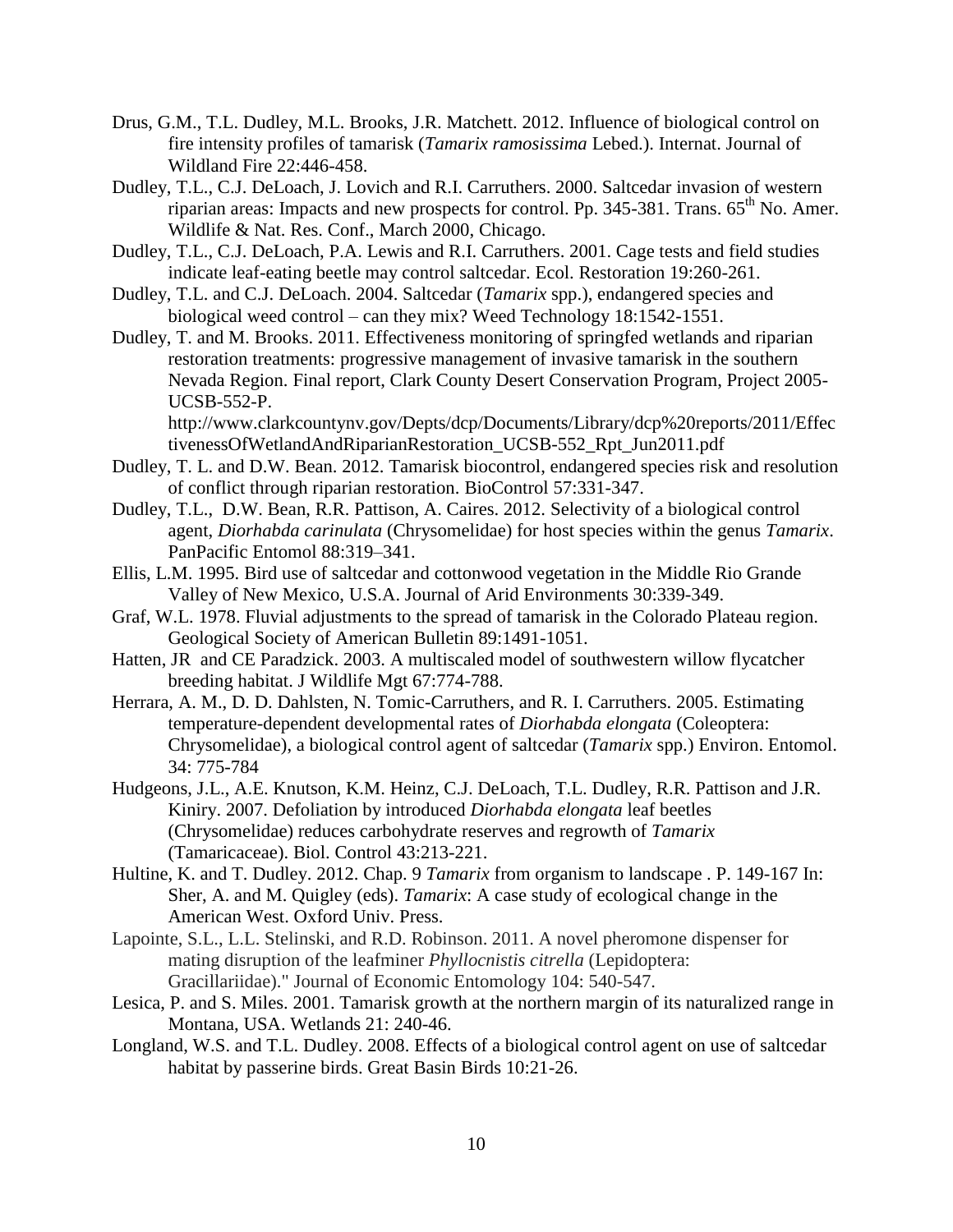- Loring, D. A. 2007. Competitive testing of SPLAT-RB (*Oryctes rhinoceros*) male aggregation pheromone-mass trapping in oil palm and coconut estates. Planter 83: 657-666
- Manners, R.B., J.C. Schmidt and J.W.M Wheaton. 2013. Multi-scalar model for the determination of spatially explicit riparian vegetation roughness. J Geophysical Research (in press).
- McLeod, M.A., and T.J. Koronkiewicz. 2009. Southwestern willow flycatcher surveys, demography, and ecology along the lower Colorado River and tributaries, 2008. Annual report submitted to U.S. Bureau of Reclamation, Boulder City, NV by SWCA Environmental Consultants, Flagstaff, AZ. 153 pp.
- Meng, R., P.E. Dennison, L.R. Jamison, C. van Riper, P. Nagler, K. Hultine, D.W. Bean and T. Dudley. 2012. Detection of tamarisk defoliation by the northern tamarisk beetle based on multitemporal Landsat 5 Thematic Mapper imagery . GIScience and Remote Sensing 49:510-537.
- Moran, P.J., C.J. DeLoach, T.L. Dudley, and J. Sanabria (2009). "Open field host selection and behavior by tamarisk beetles (*Diorhabda* spp.) (Coleoptera: Chrysomelidae) in biological control of exotic *saltcedar*s (*Tamarix* spp.) and risks to non-target athel (*T. aphylla*) and native *Frankenia* spp." Biological Control 50: 243-261.
- Pattison, R.R., C.M. D'Antonio, T.L. Dudley, K.K. Allander and B. Rice. 2010. Early impacts of biological control on canopy cover and water use of the invasive saltcedar tree (*Tamarix* spp.) in western Nevada, USA, Oecologia 165:605-616
- Petroski, R.J., 2003. Straightforward preparation of (2*E*-4*Z*)-2,4-Heptadien-1-ol and (2*E*-4*Z*)-2,4- Heptadienal. Synthetic Communications. 33: 3233–3241.
- Shafroth, P.B., J. Cleverly, T.L. Dudley, J. Stuart, C. Van Riper and E.P. Weeks. 2005. Saltcedar removal, water salvage and wildlife habitat restoration along rivers in the southwestern U.S. Environmental Management 35:231-246.
- Sher, A. & M. Quigley (eds.) *Tamarix: a Case Study of Ecological Change in the American West*. Oxford University Press. pp. 207-224.
- Sogge, M.K., S.J. Sferra and E.H. Paxton. 2008. *Tamarix* as habitat for birds: implications for riparian restoration in the southwestern United States. Restoration Ecology. 16: 146-154.
- Stromberg, J.C., M.K. Chew, P.L. Nagler and E.P. Glenn. 2009. Changing perceptions of change: the role of scientists in *Tamarix* and river management. Restoration Ecology 17: 177-186.
- Strudley, S. & P. Dalin (2013) Tamarix as invertebrate habitat. In: A. Sher & M. Quigley (eds.) *Tamarix: a Case Study of Ecological Change in the American West*. Oxford University Press. pp. 207-224.
- Taylor, J.P. and K.C. McDaniel. 1998. Restoration of *Tamarix* (*Tamarix* spp.)-infested flood plains on the Bosque del Apache National Wildlife Refuge." *Weed Technology* 12: 345- 352.
- Tracy J.T. and T.O. Robbins. 2009. Taxonomic revision and biogeography of the *Tamarix*feeding *Diorhabda elongata* (Brullé, 1832) species group (Coleoptera: Chrysomelidae: Galerucinae: Galerucini) and analysis of their potential in biological control of Tamarisk. Zootaxa 2101:1-152.
- Vargas, R.I., J.C. Piñero, R.F.L. Mau, J.D. Stark, M. Hertlein, A. Mafra-Neto, R. Coler and A. Getchell. 2009. Attraction and mortality of oriental fruit flies to SPLAT‐MAT‐methyl eugenol with spinosad. Entomologia Experimentalis et Applicata131: 286-293.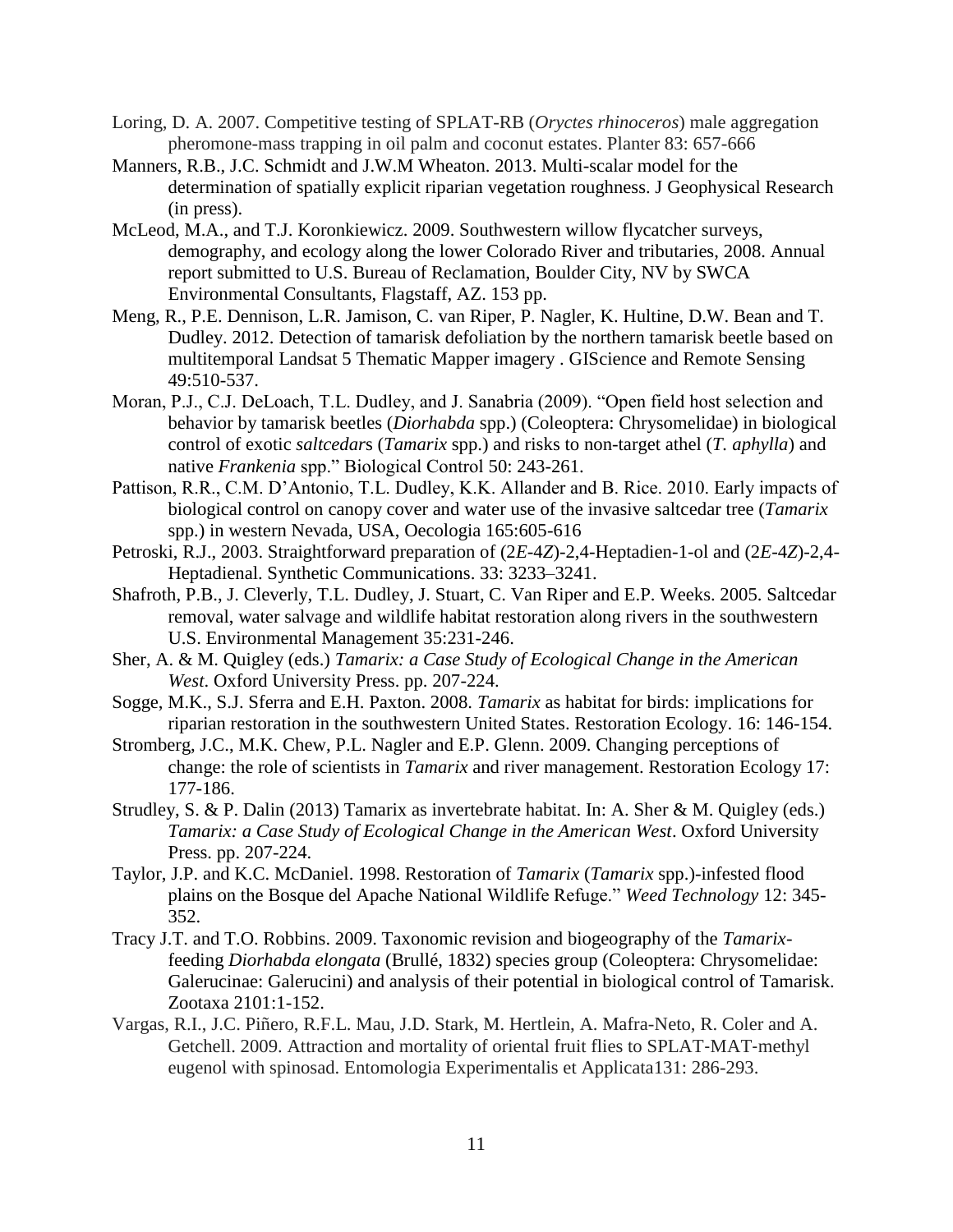## **Curriculum Vitae: David K. Weaver**

- Department of Land Resources and Environmental Sciences, Montana State University, P.O. Box 173120, Bozeman, MT 59717-3120 Tel: (406) 994-7608; Fax: (406) 994-3933[; weaver@montana.edu](mailto:weaver@montana.edu)
- **Education:** Ph.D., Entomology, McGill University, Montreal, Québec, Canada, 1990, B.S., Chemistry, Dalhousie University, Halifax, Nova Scotia, Canada, 1984

## **Professional Experience**

Professor of Entomology 2014 -, Associate Professor (Entomology) 2002 – 2014, Research Associate Professor (Entomology) 1999 – 2002, Research Assistant Professor (Entomology) 1997 – 1999; all at Montana State University

Research Entomologist (Post-doc), USDA-ARS, CMAVE, Gainesville, FL, 1994 – 1997, Research Entomologist (Post-doc), USDA-ARS, SPIRDL, Savannah, GA, 1992 – 1994, Postdoctoral Research Associate, Department of Entomology, Montana State University, 1990 – 1992

#### **Publications** (of >100)

- D. Piesik, D. Pańka, M. Jeske, A. Wenda-Piesik, K. J. Delaney, and D. K. Weaver. 2013. Volatile induction of infected (*Fusarium* spp.) and neighboring uninfected barley and wheat may influence attraction/repellence of a cereal herbivore. Journal of Applied Entomology. 137: 296-309.
- Buteler, M. and D. K. Weaver. 2012. Host selection by the wheat stem sawfly in winter wheat and the potential role of semiochemicals mediating oviposition preference. Entomologia Experimentalis et Applicata. 143: 138- 147
- D. Piesik, D. Pańka, K. J. Delaney, A. Skoczek, R. Lamparski, and D. K . Weaver. 2011. Cereal crop volatile organic compound induction after mechanical injury, beetle herbivory (*Oulema* spp.), or fungal infection (*Fusarium* spp.). Journal of Plant Physiology. 168: 878-886.
- Buteler, M., D. K. Weaver, P. L. Bruckner, G. R. Carlson, J. E. Berg, P. F. Lamb. 2010. Identification of winter wheat cultivars suitable as trap crops for the wheat stem sawfly based on screening using agronomic traits and semiochemical production. Canadian Entomologist 142: 222-233.
- Piesik, D., A. Wenda-Piesik, D. K. Weaver, T. B. Macedo, and W. L. Morrill. 2009. Influence of *Fusarium* infection and wheat stem sawfly infestation on volatile metabolites collected from wheat plants. Journal of Plant Protection Research. 49: 167-174.
- Weaver, D. K., M. Buteler, M. L. Hofland, J. B. Runyon, C. Nansen, L. E. Talbert, P. Lamb, and G. R. Carlson. 2009. Cultivar preferences of ovipositing wheat stem sawflies as influenced by the amount of volatile attractant. Journal of Economic Entomology. 102: 1009-1017.
- Pariera Dinkins, C. L., R. K. D. Peterson, J. E. Gibson, Q. Hu, and D. K. Weaver. 2008. Glycoalkaloid responses of potato (*Solanum tuberosum*) to Colorado potato beetle defoliation. Food and Chemical Toxicology. 46: 2832-2836.
- Piesik, D., D. K. Weaver, J. B. Runyon, M. Buteler, G. E. Peck , and W. L. Morrill. 2008. Behavioural responses of wheat stem sawflies to wheat volatiles. Agricultural and Forest Entomology. 10: 245-253.
- Piesik, D., A. Wenda-Piesik, D. K. Weaver, and W. L. Morrill. 2007. Influence of *Fusarium* crown rot disease on semiochemical production by wheat plants. Journal of Phytopathology. 155: 488-496*.*
- Piesik, D., D. K. Weaver, G. E. Peck, W. L. Morrill. 2006. Mechanically injured wheat plants release greater amounts of linalool and linalool oxide. Journal of Plant Protection Research. 46: 29-39.
- Baker, J. E., R. W. Howard, W. L. Morrill, S. B. Meers, and D. K. Weaver. 2005. Acetate esters of saturated and unsaturated alcohols (C12 to C20) are major components in Dufour glands of *Bracon cephi* and *Bracon lissogaster* (Hymenoptera: Braconidae), parasitoids of the wheat stem sawfly, *Cephus cinctus* (Hymenoptera: Cephidae). Biochemical Systematics and Ecology. 33: 757-769.
- Bartelt, R. J., A. A. Cossé, R. J. Petroski, and D. K. Weaver. 2002. Cuticular hydrocarbons and novel alkenediol diacetates from wheat stem sawfly (*Cephus cinctus*): Natural oxidation to pheromone components. Journal of Chemical Ecology. 28: 385-406.
- Cossé, A. A., R. J. Bartelt, D. K. Weaver, and B. W. Zilkowski. 2002. Pheromone components of the wheat stem sawfly: Identification, electrophysiology, and field bioassay. Journal of Chemical Ecology. 28: 407-423.
- Daisy, B. H., G. A. Strobel, U. Castillo, D. Ezra, J. Sears, D. K. Weaver, and J. B. Runyon. 2002. Naphthalene, an insect repellent, is produced by *Muscodor vitigenus*, a novel endophytic fungus. Microbiology. 148: 3737- 3741.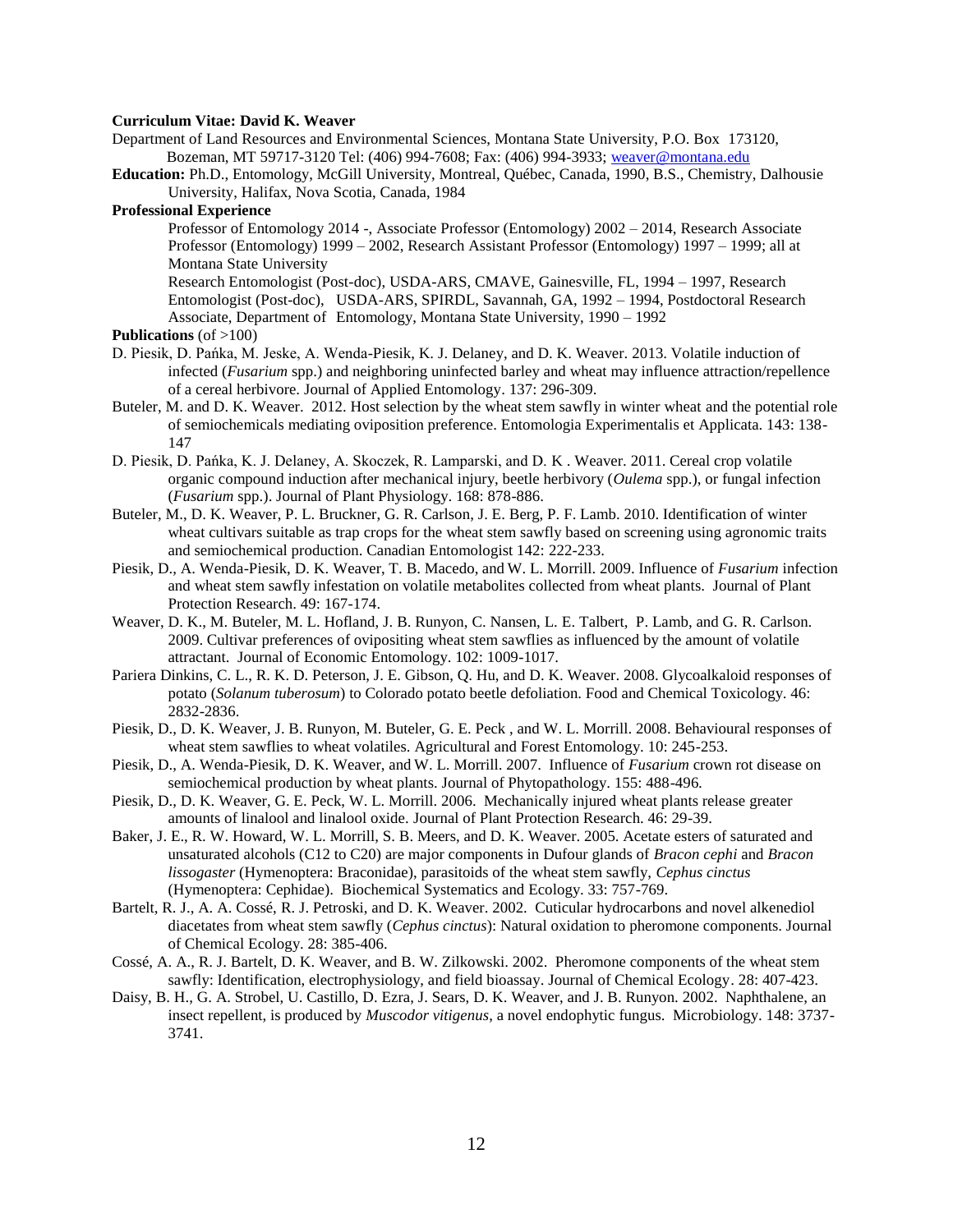#### **Curriculum Vitae: Tom L. Dudley**

- Marine Science Institute, University of California, Santa Barbara, CA 93106-6150
	- Phone: 805-893-2911; Fax: 805-893-8065; E-mail: [tdudley@msi.ucsb.edu](mailto:tdudley@msi.ucsb.edu)
- **Degrees:** B.A U.C. Santa Barbara, 1975 (Envir. Biology); M.S. Oregon State Univ, 1982 (Aquatic Entomology); Ph.D. U.C. Santa Barbara, 1989 (Aquatic and Population Biology)

#### **Positions:**

- Assoc. Researcher, Marine Science Institute, University of California, Santa Barbara, 3/05-present. Assoc. Research Professor, Natural Resource & Environ. Science, Univ. of Nevada, Reno, 7/02-3/05. Lecturer, Environmental Sciences & Research Associate, Integrative Biology, U.C. Berkeley; 7/96-6/02. Senior Researcher & Director, Western water policy; Pacific Institute, Oakland, CA. 10/92-3/95. Faculty Research Associate & Lecturer; Zoology Dept., Arizona State Univ.; 8/89-6/92.
- Biologist, U.S. Geological Survey, Mammoth Lakes, CA; 5/80-11/80.
- **Relevant Publications** (of >90):
- Dudley, T.L., C.J. DeLoach, J. Lovich and R.I. Carruthers. 2000. Saltcedar invasion of western riparian areas: Impacts and new prospects for control. Pp. 345-381. Trans.  $65<sup>th</sup>$  No. Am. Wildlife & Nat. Res. Conf., Chicago.
- Dudley, T.L. and C.J. DeLoach. 2004. Saltcedar (*Tamarix* spp.), endangered species and biological weed control can they mix? Weed Technology 18:1542-1551.
- Shafroth, P.B., J. Cleverly, T.L. Dudley, J. Stuart, C. Van Riper and E.P. Weeks. 2005. Saltcedar removal, water salvage and wildlife habitat restoration along rivers in the southwestern U.S. Envir. Management 35:231-246.
- Bean, D.W., T.L. Dudley and J.C. Keller. 2007. Termination of diapause in the leaf beetle *Diorhabda elongata deserticola* (Chrysomelidae) a biological control agent for saltcedars (*Tamarix* spp.). Envi. Entom. 36:15-25
- Hudgeons, J.L., A.E. Knutson, K.M. Heinz, C.J. DeLoach, T.L. Dudley, R.R. Pattison and J.R. Kiniry. 2007. Defoliation by introduced *Diorhabda elongata* leaf beetles (Chrysomelidae) reduces carbohydrate reserves and regrowth of *Tamarix* (Tamaricaceae). Biol. Control 43:213-221.
- Dalin, P., D.W. Bean, T.L. Dudley, V.A. Carney, D. Eberts, K.T. Gardner, E. Hebertson, E.N. Jones, D.J. Kazmer, G. J. Michels, Jr.,S.A. O'Meara and D.C. Thompson. 2010. Seasonal adaptations to daylength in ecotypes of *Diorhabda* spp. (Coleoptera: Chrysomelidae) inform selection of agents against saltcedars (*Tamarix* spp.) Environ. Entomol. 39:1666-1675.
- Bateman, H.L., T.L. Dudley, D.W. Bean, S.M. Ostoja, KR. Hultine, and M.J. Kuehn 2010. A river system to watch: documenting the effects of saltcedar (*Tamarix* spp.) biocontrol in the Virgin River Valley. Ecological Restoration 28:405-410.
- Pattison, R.R., C.M. D'Antonio, T.L. Dudley. 2011. Biological control reduces growth, and alters water relations of the saltcedar tree (*Tamarix spp*.) in western Nevada, USA. J. Arid Environments 75:346-352.
- Dudley, T. and M. Brooks. 2011. Effectiveness monitoring of springfed wetlands and riparian restoration treatments: progressive management of invasive tamarisk in the southern Nevada Region. Final report, Clark County Desert Conservation Program, Project 2005-UCSB-552-P.
- Bean, D., P. Dalin and T. Dudley. 2012. The evolution of diapause and diapause induction in the tamarisk leaf beetle, *Diorhabda carinulata*. Evolutionary Applications 5:511–523.
- Dudley, T. L. and D.W. Bean. 2012. Tamarisk biocontrol, endangered species risk and resolution of conflict through riparian restoration. BioControl 57:331-347.
- Drus, G.M., T.L. Dudley, M.L. Brooks, J.R. Matchett. 2012. Influence of biological control on fire intensity profiles of tamarisk (*Tamarix ramosissima* Lebed.). Internat Journal of Wildland Fire 22:446-458..
- Bean, D.W., T.L. Dudley and K. Hultine. 2012. Chap. 22 Bring on the beetles: The history and impact of tamarisk biological control. P. 377-403 In: Sher, A. and M. Quigley (eds). *Tamarix*: A case study of ecological change in the American West. Oxford Univ. Press.

Conrad, B., K. Acharya, T.L. Dudley and D.W. Bean. 2013. Impact of episodic herbivory by the tamarisk leaf beetle on leaf litter nitrogen and stem starch content. J. Arid Envir. 94:76-79.

- Hultine K.R., T.L. Dudley and S.W. Leavitt. 2013. Herbivory-induced mortality increases with radial growth in an invasive riparian phreatophyte. Annals of Botany 111:1197-1206.
- Acharya, K., S. Sueki, B. Conrad, T.L. Dudley, D.W. Bean and J.C. Osterberg. 2013. Life history characteristics of *Diorhabda carinulata* under various temperatures. Envir. Entomol. 42:546-571.
- Drus, G.M., T.L. Dudley, C.M. D'Antonio, M.L. Brooks, T.J. Even & J.R. Matchett. 2014. Synergistic interactions between leaf beetle herbivory and fire enhance tamarisk (*Tamarix* spp.) mortality. Biol. Control 77:29–40.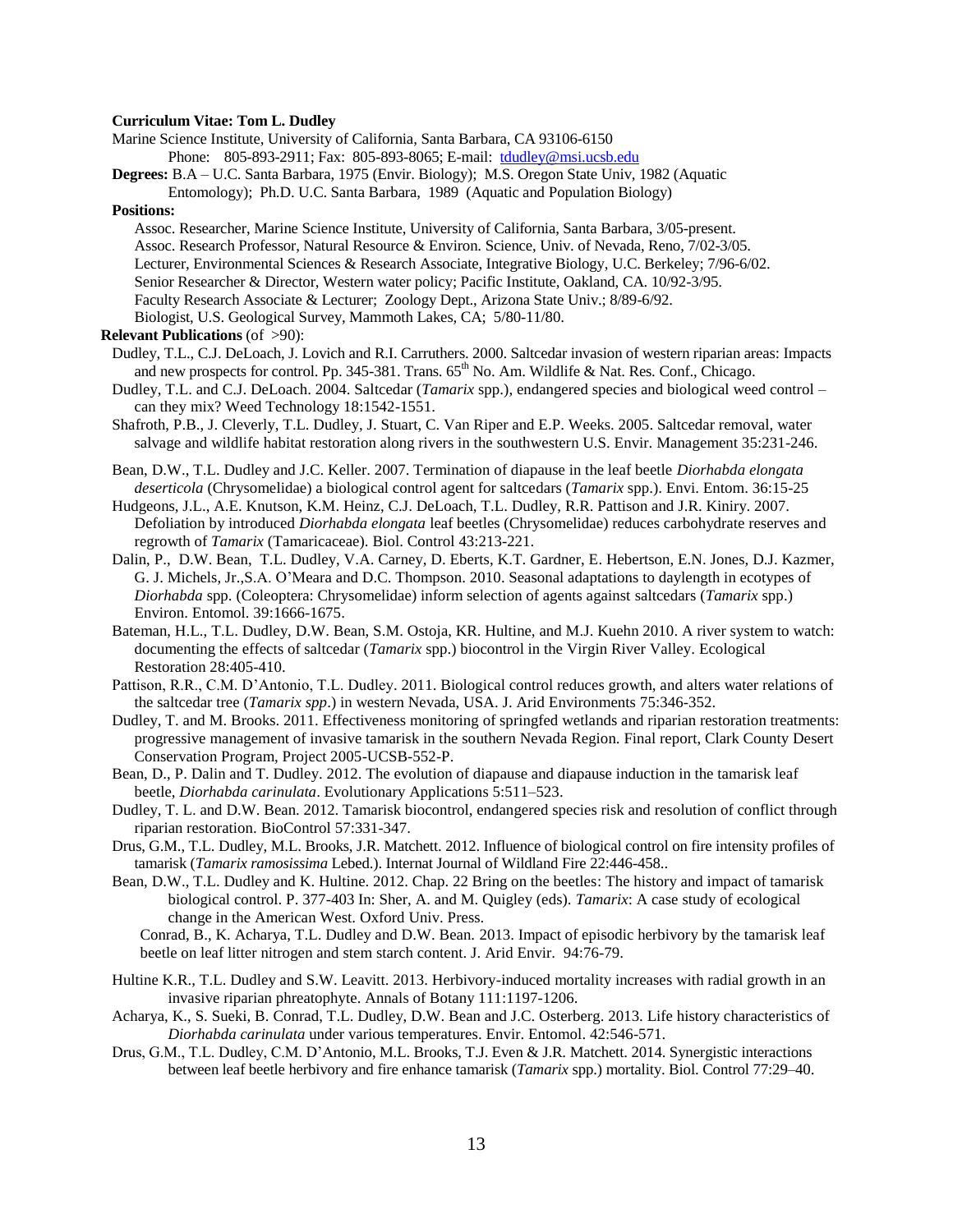## **Curriculum Vitae: Dan W. Bean**

Colorado Department of Agriculture, Palisade Insectary, 750 37.8 Rd., Palisade, CO 81526

**Phone**: (970) 464-7916 **E-mail**: [dan.bean@state.co.us](mailto:dan.bean@state.co.us)

Ph.D.,1983, M.S. 1978, University of Wisconsin, Madison, Entomology

B.A. 1975, University of California, Santa Cruz, Biology

- 2005-present State Biological Control Specialist, Manager, Palisade Insectary and Director, Biological Pest Control Section, Colorado Department of Agriculture. Affiliate Faculty, Dept. Bioagricultural Sciences and Pest Management, CSU, Ft. Collins
- 2000-2005 Research Associate, Department of Vegetable Crops, UC Davis
- 1988-2000 Research Associate and Lecturer, Department of Biology, UNC-CH
- 1986-1988 Research Associate, USDA ARS, Insect Attractants, Behavior and Basic Biology Research Laboratory, Gainesville, FL
- 1983-1986 Research Associate, Depts of Ag Chem and Entomology, OSU, Corvallis, OR

## **Recent Select Publications**

- Dudley TL, Bean DW, Pattison RR, Caires A (2012) Selectivity of a biological control agent, *Diorhabda carinulata* (Chrysomelidae) for host species within the genus *Tamarix*. Pan Pacific Entomologist (in press)
- Bean, D.W., D.J. Kazmer, K. Gardner, D.C. Thompson, B. Reynolds, J.C. Keller and J.F. Gaskin (2012) Molecular genetic and hybridization studies of *Diorhabda* spp. released for biological control of *Tamarix*. Invasive Plant Science and Management (in press)
- Bean, D.W., P. Dalin and T.L. Dudley (2012) Evolution of critical day length for diapause induction enables range expansion of *Diorhabda carinulata*, a biological control agent against tamarisk (*Tamarix* spp.). Evolutionary Applications 5: 511-523
- Meng, R., P.E. Dennison, L.R. Jamison, C.C. van Riper III, P. Nagler, K. Hultine, D.W. Bean and T. Dudley (2012) Detection of tamarisk defoliation by the northern tamarisk beetle based on multitemporal Landsat 5 Thematic Mapper Imagery. GIScience and Remote Sensing (in press for July-August issue).
- Dudley, T.L. and D.W. Bean (2012) Tamarisk biocontrol, endangered species risk and resolution of conflict through riparian restoration. BioControl 57: 331-347
- Nagler, P.L., Brown, T., Hultine, K.R., van Riper, C. III, Bean, D.W., Dennison, P.E., Murray R.S., and E.P. Glenn (2012) Regional scale impacts of *Tamarix* leaf beetles (*D. carinulata*) on the water availability of western U.S. rivers as determined by multi-scale remote sensing methods. Remote Sensing Env. 118: 227-240
- Bateman, H.L., T.L. Dudley, D.W. Bean, S.M. Ostoja, K.R. Hultine and M.J. Kuehn (2010) A river system to watch: documenting the effects of saltcedar (*Tamarix* spp.) biocontrol in the Virgin River valley. Ecological Restoration 28: 405-410
- Dalin, P., D.W. Bean, T.L. Dudley, V.A. Carney, D. Eberts, K.T. Gardner, E. Hebertson, E.N. Jones, D.J. Kazmer, G. J. Michels, S.A. O'Meara , and D.C. Thompson. (2010) Seasonal adaptations to day length in four ecotypes of the leaf beetle *Diorhabda elongata* inform selection of biocontrol agents against saltcedar (*Tamarix* spp.). Environ. Entomol. 39: 1666-1675
- Herr, J.H., R.I. Carruthers, D.W. Bean, C. Jack DeLoach and J. Kashefi (2009) Host preference between saltcedar (*Tamarix* spp.) and native non-target *Frankenia* spp within the *Diorhabda elongata* species complex (Coleoptera: Chrysomelidae). Biological Control 51: 337-345
- Dalin, P., M.J. O'Neal, T. Dudley & D.W. Bean (2009) Host plant quality of *Tamarix ramosissima* and *T. parviflora* for three sibling species of the biocontrol insect *Diorhabda elongata* (Coleoptera: Chrysomelidae) Environ. Entomol. 38:1373-1378
- Bean, D., A. Norton, R. Jashenko, M. Cristofaro and U. Schaffner (2008) Status of Russian olive biological control in North America. Ecological Restoration 26:105-107
- Bean, D.W., T. Wang, R.J. Bartelt and B.W. Zilkowski (2007) Diapause in the leaf beetle *Diorhabda elongata* (Coleoptera: Chrysomelidae), a biological control agent for tamarisk (*Tamarix* spp.). Env. Entomol. 36:531-540
- Bean, D.W., T.L. Dudley and J.C. Keller (2007) Seasonal timing of diapause induction limits the effective range of *Diorhabda elongata deserticola* (Coleoptera: Chrysomelidae) as a biological control agent for tamarisk (*Tamarix* spp.) Environ. Entomol. 36:15-25
- Cossé, A.A., Bartelt, R.J., Zilkowski, B.W., Bean, D.W. and Andress, E.R. (2006) Behaviorally active green leaf volatiles for monitoring the leaf beetle, *Diorhabda elongata*, a biocontrol agent of saltcedar. J. Chem. Ecol. 32: 2695-2708
- Cossé, A.A., Bartelt, R.J., Zilkowski, B.W., Bean, D.W. and Petroski, R.J. (2005) The aggregation pheromone of *Diorhabda elongata,* a biological control agent of saltcedar (Tamarix spp.): identification of two behaviorally active components. J. Chem. Ecol. 31:657-670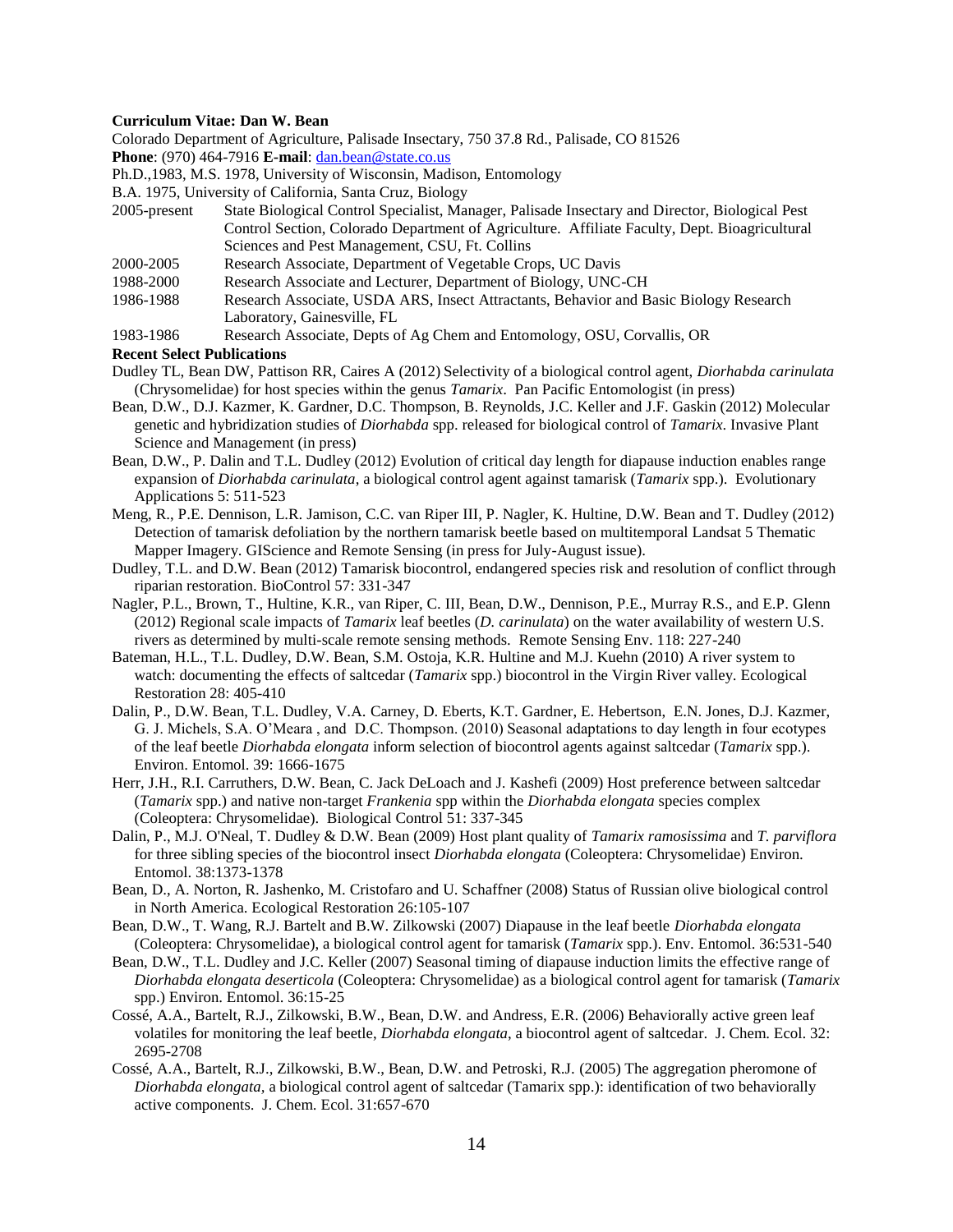## **Curriculum Vitae: Justin A. Russak**

Department of Chemistry, California State University San Luis Obispo San Luis Obispo, CA 93407 Email: [jrussak@calpoly.edu](mailto:jrussak@calpoly.edu) Phone: 805-720-0007

**Affiliation**: Marine Sciences Institute, University of California at Santa Barbara Santa Barbara, CA 93106-9510

#### **Professional Experience**

| 2014-present    | Lecturer, Department of Chemistry, California State University San Luis Obispo                |
|-----------------|-----------------------------------------------------------------------------------------------|
| $2013$ -present | Research Associate, Marine Sciences Institute, University of California Santa Barbara         |
| 2013-present    | Research Affiliate, Department of Chemistry, University of California Santa Barbara           |
| 2010-2013       | Lecturer, Organic Chemistry, University of California Santa Barbara                           |
| 2009-2011       | Lecturer, General and Organic Chemistry, California State University San Luis Obispo          |
| 2005-2009       | Teaching Associate, Organic Chemistry, University of California Santa Barbara                 |
| 2003-2005       | Teaching Associate, General and Organic Chemistry, University of Colorado at Colorado Springs |
| 1996-2004       | Medic, U.S. ARMY                                                                              |

## **Education**

| Ph.D.       | 2010 | University of California at Santa Barbara, Organic Chemistry |
|-------------|------|--------------------------------------------------------------|
| <b>B.A.</b> | 2004 | University of Colorado at Colorado Springs, Chemistry        |

#### **Publications:**

[Gerfaud](http://cdn-pubs.acs.org/action/doSearch?action=search&author=Gerfaud%2C+T&qsSearchArea=author) , T., Y.-L. [Chiang,](http://cdn-pubs.acs.org/action/doSearch?action=search&author=Chiang%2C+Y&qsSearchArea=author) I. [Kreituss,](http://cdn-pubs.acs.org/action/doSearch?action=search&author=Kreituss%2C+I&qsSearchArea=author) J.A[. Russak](http://cdn-pubs.acs.org/action/doSearch?action=search&author=Russak%2C+J+A&qsSearchArea=author) and [J.W. Bode.](http://cdn-pubs.acs.org/action/doSearch?action=search&author=Bode%2C+J+W&qsSearchArea=author) 2012. Enantioselective, chromatography-free synthesis of β3-amino acids with natural and unnatural side chains. Org. Process Res. Dev.16: 687–696

Carillo, N., E.A. Davalos, J.A. Russak and J.W. Bode. 2006. Iterative, aqueous synthesis of β3-oligopeptides without coupling reagents. J. Am. Chem. Soc. 2006, 128, 1452-1453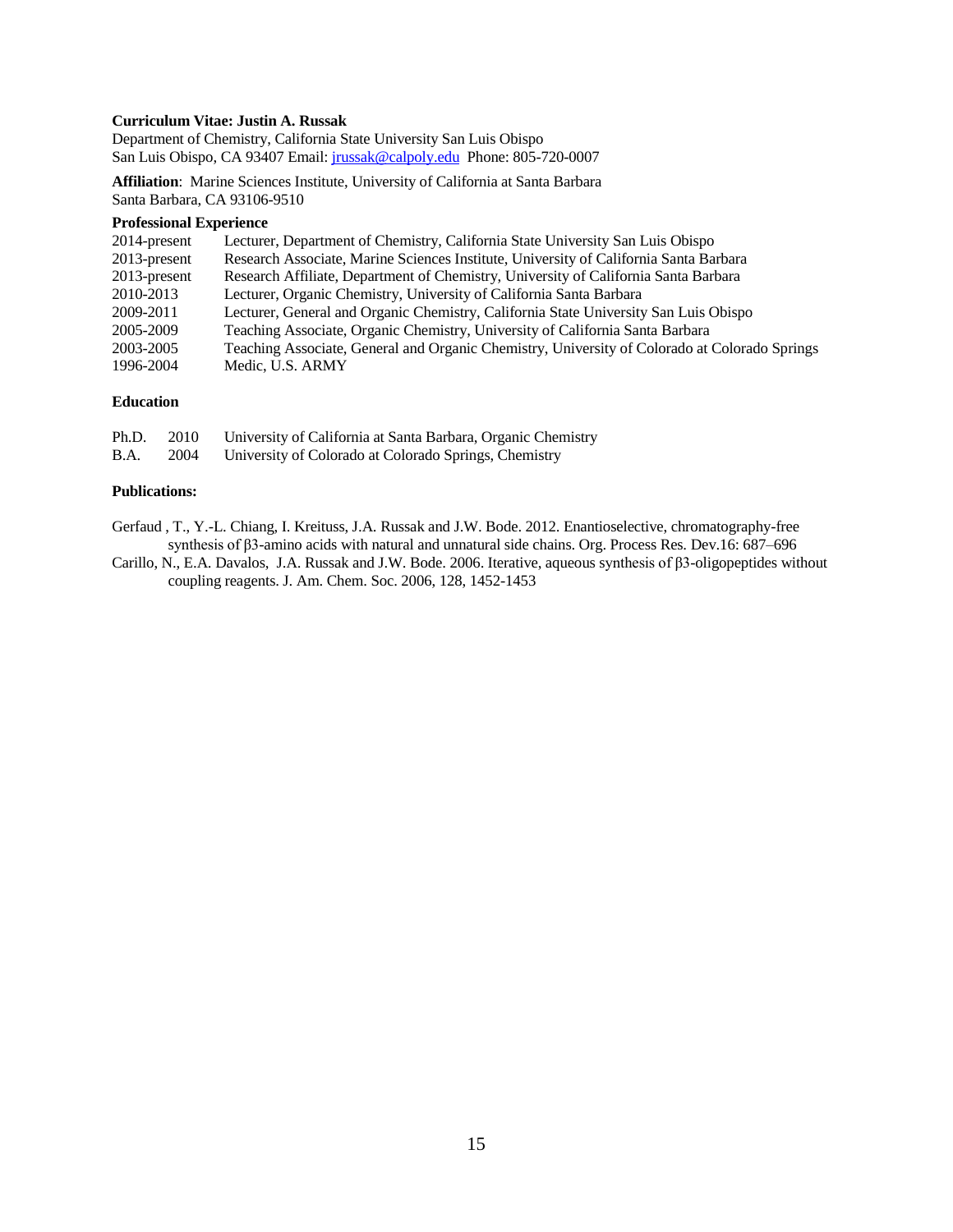#### **Curriculum Vitae:**

| Agenor Mafra-Neto, Ph.D. | <b>POSITION TITLE: President &amp; CEO, ISCA Technologies</b> |
|--------------------------|---------------------------------------------------------------|
|--------------------------|---------------------------------------------------------------|

| <b>INSTITUTION AND LOCATION</b>                        | <b>DEGREE</b> | YEAR(s) | <b>FIELD OF STUDY</b> |
|--------------------------------------------------------|---------------|---------|-----------------------|
| Universidade Estadual de Campinas, Campinas, SP Brazil | <b>B.S.</b>   | 1982-85 | <b>Biology</b>        |
| Universidade Estadual de Campinas, Campinas, SP Brazil | M.S.          | 1985-88 | <b>Biology</b>        |
| University of Massachusetts, Amherst, MA               | Ph.D.         | 1988-93 | Entomology            |
| Iowa State University, Ames, IA                        | Postdoctoral  | 1993-96 | Entomology            |

#### **A. RESEARCH AND PROFESSIONAL EXPERIENCE**

**Professional Positions** 1996-present President & CEO, ISCA Technologies, Inc., Riverside, CA; 1997-present Founding Partner, ISCA Tecnologias, Ltda., Ijui, RS Brazil; 2007-present President of Red Habitat, LLC., Riverside, CA

## **Academic Positions**

1987-1988 Assistant Professor, Ecology, Universidade de Alfenas, Brazil; 1996-2000 Research Associate, Entomology, University of California, Riverside; 1999-present Invited Professor, Entomology, Universidade Sao Paulo, Brazil; 2001-2005 Research Associate, Envir. Sciences, University of California,-Riverside; 2004-present Adjunct Professor, Chemistry & Physics, Western Carolina University; 2008-present Research Associate, Entomology, University of California, Riverside

## **Honors**

2005 Innovation Entrepreneur of the Year, College of Engineering, University of California, Riverside; 2008 Technology Entrepreneur of the Year, Spirit of the Entrepreneur Award; 2012 First Prize in the Wireless Innovation Project of the Vodafone Americas Foundation: "Wireless Bug Sensor"

#### **B. PUBLICATIONS (from 49)**

1. Ye, L.; Wang, X.; Keogh, E. J.; Mafra-Neto, A. 2009. Autocannibalistic and Anyspace Indexing Algorithms with Application to Sensor Data Mining. In: Proceedings of the SIAM International Conference on Data Mining. April 30 - May 2, 2009. Sparks, NV SDM 2009: 85-96.

2. Lapointe, S. L.; Stelinski, L. L.; Evens, T. J.; Niedz, R. P.; Hall, D. G.; Mafra-Neto, A. 2009. Sensory Imbalance as Mechanism of Orientation Disruption in the Leafminer Phyllocnistis citrella: Elucidation by Multivariate Geometric Designs and Response Surface Models. J. Chem. Ecol. 35: 896-903.

3. Vargas, R. I.; Pinero, J. C.; Mau, R. F. L.; Stark, J. D.; Hertlein, M.; Mafra-Neto, A.; Coler, R.; Getchell, A. 2009. Attraction and Mortality of Oriental Fruit Flies to SPLAT-MAT-Methyl Eugenol with Spinosad. Entomol. Exp. Appl. 131: 286-293.

4. Vargas, R. I.; Pinero, J. C.; Jang, E. B.; Mau, R. F. L.; Stark, J. D.; Gomez, L.; Stoltman, L.; Mafra-Neto, A. 2010. Response of Melon Fly (Diptera: Tephritidae) to Weathered SPLAT-Spinosad-Cue-Lure. J. Econ. Entomol. 103 (5): 1594-1602.

5. El-Shafie, H. A. F.; Faleiro, J. R.; Al-Abbad, A. H.; Stoltman, L.; Mafra-Neto, A. 2011. Bait-Free Attract and Kill Technology (Hook RPW) to Suppress Red Palm Weevil, Rhynchophorus ferrugineus (Coleoptera: Curculionidae) in Date Palm. Florida Entomologist 94(4): 774-778.

6. Patt, J. M.; Meikle, W. G.; Mafra-Neto, A.; Sétamou, M.; Mangan, R.; Yang, C.; Malik, N.; Adamczyk, J.J. 2011. Multimodal cues drive host-plant assessment in Asian citrus psyllid (Diaphorina citri). Environmental entomology 40 (6), 1494-1502.

7.Batista, G. B.; Hao Y.; Keogh, E.; Mafra-Neto, A. 2011. Towards Automatic Classification on Flying Insects. 10th International Conference on Machine Learning and Applications Workshops. 364-369.

8.Suckling, D. M.; Sullivan, T. E. S.; Stringer, L. D.; Butler, R. C.; Campbell, D. M.; Twidle, A. M.; Allen, W. J.; Mafra-Neto, A.; El-Sayed, A. M. 2012. Communication Disruption of Light Brown Apple Moth (Epiphyas postvittana) using Four Component Sex Pheromone. Crop Protection. In Press.

9. Vargas, R. I.; Stark J. D.; Piñero, J. C.; Souder, S. K.; Gomez, L. E.; Spafford, H.; Stoltman, L. and Mafra-Neto, A. 2013. Weathering and Chemical Degradation of SPLAT MAT- Spinosad-ME and SPLAT MAT- Spinosad-C-L for Fruit Fly (Diptera: Tephritidae) Control Under California Weather Conditions. J. Econ. Entomol. In Press.

10. Vargas, R. I; Piñero, J. C.; Souder, S. K.; Gomez, L. E.; Spafford, H.; Stoltman, L. and Mafra-Neto, A. 2013. Field Trials of SPLAT MAT-Spinosad ME and SPLAT MAT-Spinosad ME/CL Mixtures for Fruit Fly (Diptera:Tephritidae) Suppression of Bactrocera dorsalis (Hendel) and Bactrocera cucurbitae (Coquillett) in Papaya Orchards. In Press.

11. Vargas, R. I; Piñero, J. C.; Souder, S. K.; Gomez, L. E.; Spafford, H.; Stoltman, L. and Mafra-Neto, A. 2013. Field Trials of SPLAT MAT-ME Against Bactrocera dorsalis, Bactrocera carmbolae, and Bactrocera zonata. Pest Management Science. In Press.